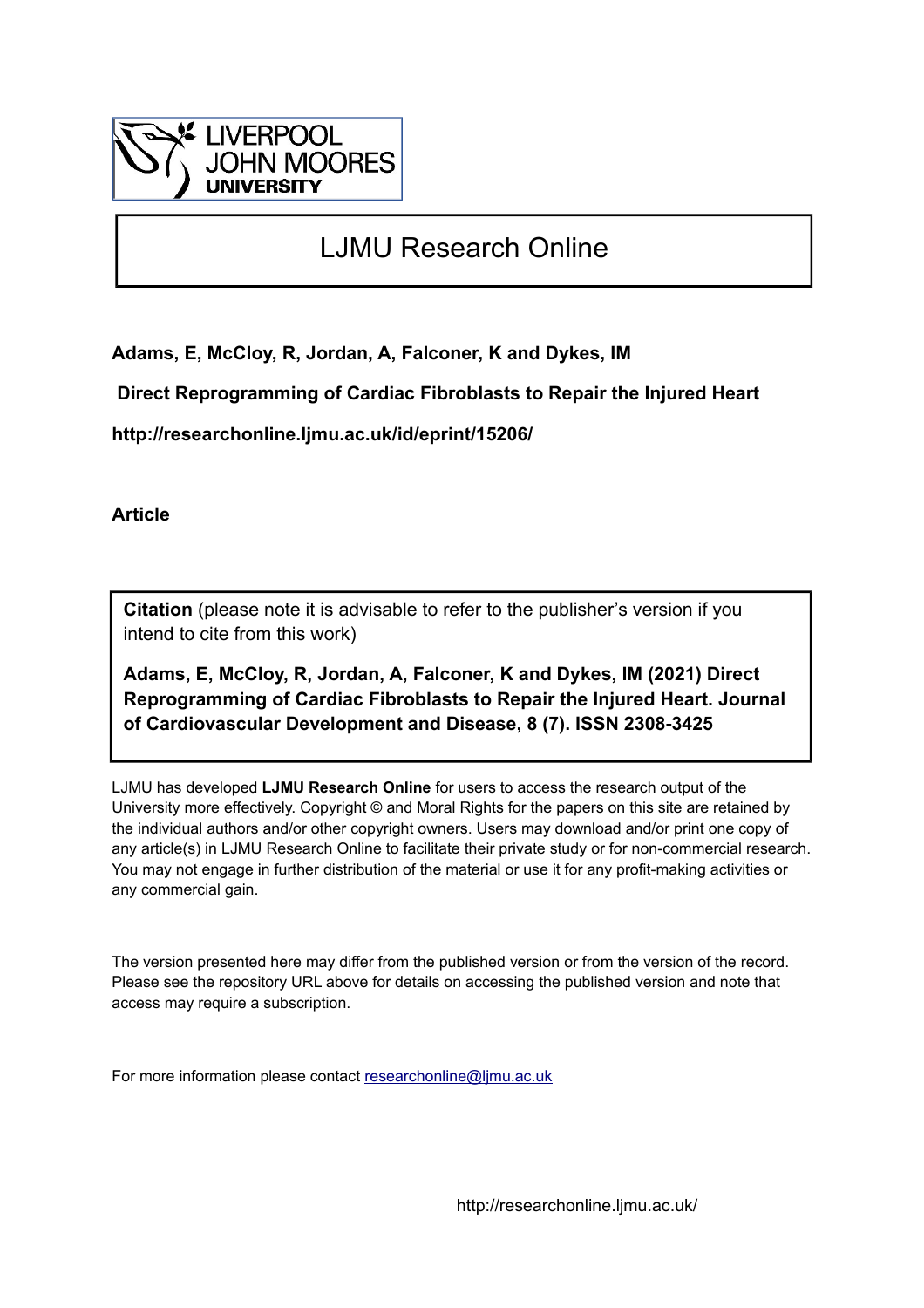



# *Review* **Direct Reprogramming of Cardiac Fibroblasts to Repair the Injured Heart**

**Emma Adams 1,†, Rachel McCloy 1,†, Ashley Jordan 1,†, Kaitlin Falconer 1,† and Iain M. Dykes 1,2,[\\*](https://orcid.org/0000-0002-1030-3721)**

- <sup>1</sup> Pharmacy and Biomolecular Science, Liverpool John Moores University, Liverpool L3 3AF, UK; emmaadams1@live.com (E.A.); rachel.mccloy@hotmail.com (R.M.); ashleyjordan1997@hotmail.co.uk (A.J.); kdafalconer@gmail.com (K.F.)
- <sup>2</sup> Liverpool Centre for Cardiovascular Science, Liverpool John Moores University, Liverpool L3 3AF, UK
- **\*** Correspondence: i.m.dykes@ljmu.ac.uk
- † These authors contributed equally to this work.

**Abstract:** Coronary heart disease is a leading cause of mortality and morbidity. Those that survive acute myocardial infarction are at significant risk of subsequent heart failure due to fibrotic remodelling of the infarcted myocardium. By applying knowledge from the study of embryonic cardiovascular development, modern medicine offers hope for treatment of this condition through regeneration of the myocardium by direct reprogramming of fibrotic scar tissue. Here, we will review mechanisms of cell fate specification leading to the generation of cardiovascular cell types in the embryo and use this as a framework in which to understand direct reprogramming. Driving expression of a network of transcription factors, micro RNA or small molecule epigenetic modifiers can reverse epigenetic silencing, reverting differentiated cells to a state of induced pluripotency. The pluripotent state can be bypassed by direct reprogramming in which one differentiated cell type can be transdifferentiated into another. Transdifferentiating cardiac fibroblasts to cardiomyocytes requires a network of transcription factors similar to that observed in embryonic multipotent cardiac progenitors. There is some flexibility in the composition of this network. These studies raise the possibility that the failing heart could one day be regenerated by directly reprogramming cardiac fibroblasts within post-infarct scar tissue.

**Keywords:** reprogramming; stem cell; regenerative medicine; induced pluripotent stem cell; myocardial infarction; heart failure

# **1. Introduction**

Myocardial infarction (MI; commonly known as a heart attack) is one of the leading causes of mortality and morbidity in the Western world. MI is caused by occlusion of a coronary artery leading to ischaemic myocardial cell death. Remodelling of the myocardium following a myocardial infarction results in the formation of a fibrotic scar leading to subsequent heart failure, and this is a significant cause of mortality amongst survivors of myocardial infarction [\[1–](#page-16-0)[3\]](#page-16-1).

Recent advances in regenerative medicine have raised the possibility that this scar tissue itself could be used as the basis for the restoration of function. We now understand that cell fate is not irreversibly determined during embryonic development but that the epigenetic mechanisms that maintain cell fate in a structure such as the heart can be reversed using the tools of molecular biology. Fifteen years ago, it was demonstrated that a fully determined somatic cell, such as a skin fibroblast, could be converted by driving expression of four transcription factors into an induced pluripotent state resembling an embryonic stem cell, from which any somatic cell type could subsequently be differentiated [\[4\]](#page-16-2). This technology, in turn, subsequently led to efforts to directly convert one somatic cell type into another in a process known as transdifferentiation [\[5–](#page-16-3)[7\]](#page-16-4). These efforts offer the possibility that in myocardial infarction patients, fibrotic scar tissue could one day be induced to



**Citation:** Adams, E.; McCloy, R.; Jordan, A.; Falconer, K.; Dykes, I.M. Direct Reprogramming of Cardiac Fibroblasts to Repair the Injured Heart. *J. Cardiovasc. Dev. Dis.* **2021**, *8*, 72. [https://doi.org/10.3390/](https://doi.org/10.3390/jcdd8070072) [jcdd8070072](https://doi.org/10.3390/jcdd8070072)

Received: 14 May 2021 Accepted: 18 June 2021 Published: 22 June 2021

**Publisher's Note:** MDPI stays neutral with regard to jurisdictional claims in published maps and institutional affiliations.



**Copyright:** © 2021 by the authors. Licensee MDPI, Basel, Switzerland. This article is an open access article distributed under the terms and conditions of the Creative Commons Attribution (CC BY) license (https:/[/](https://creativecommons.org/licenses/by/4.0/) [creativecommons.org/licenses/by/](https://creativecommons.org/licenses/by/4.0/)  $4.0/$ ).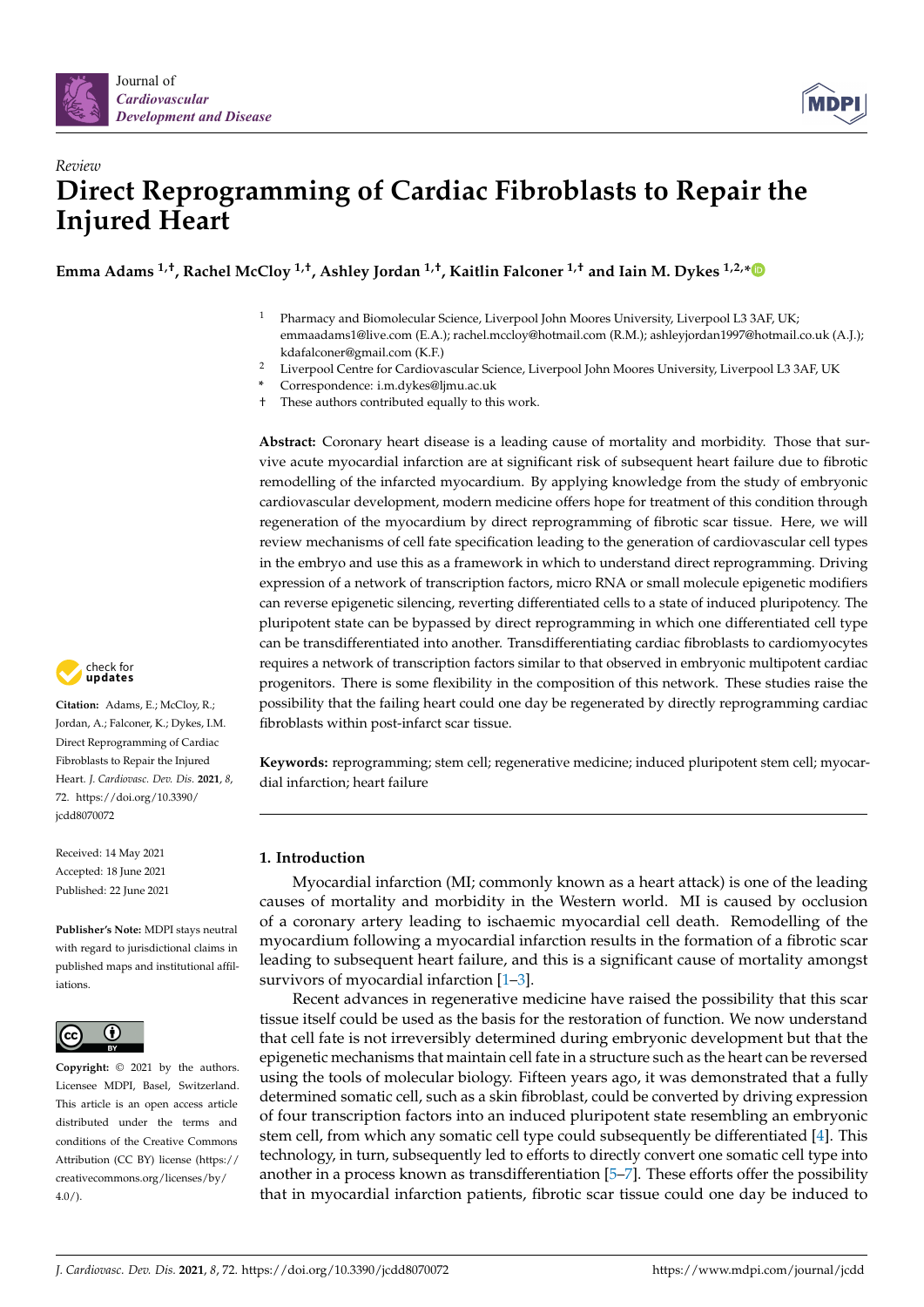transdifferentiate into functional myocardium, reversing heart failure and improving both quality of life and survival rates.

In this review, we will describe the molecular mechanisms that specify the major cardiac cell types in the embryo and use this as a framework to understand attempts to change cell fate in regenerative medicine. Many transcription factors, as well as other regulators of gene expression such as micro RNA, have been repurposed for therapeutic applications in an attempt to convert the scar tissue that forms during remodelling following a myocardial infarction into contractile tissue to restore the function of the heart. We will provide an overview of the many methods used and comment on the current state of the field.

## **2. Embryonic Development of the Heart**

#### *2.1. Cellular Composition of the Adult Heart*

Cardiomyocytes, the force-producing contractile muscle of the heart, make up about 70–85% of the volume of the heart but only around a third of the total cell number [\[8\]](#page-16-5). The adult human heart contains as many as nine major cell types and 20 sub-types [\[8\]](#page-16-5). Cardiomyocytes are characterised by expression of contractile filaments within the sarcomere comprising proteins such as myosin heavy chain (MYH7, MYH6), cardiac alpha actin (ACTC1), alpha actinin (ACTN1), myomesin (MYOM1, MYOM2), titin (TTN), and troponin (TNNT2, TNNI3, TNNC1). The regulation of these genes is complex, and many exhibit isoform-specific changes during cardiomyocyte maturation [\[9–](#page-16-6)[11\]](#page-16-7). Cardiomyocytes within the adult heart are not a homogenous population. There are, for example, differences between ventricular and atrial cardiomyocytes, while specialised cardiomyocytes form the conduction system.

Non-cardiomyocytes make up the majority of cells within the heart. These are essential for its function, providing structure through secretion of the extracellular matrix, providing the vascular supply and mediating homeostasis. Recent advances in single-cell RNA sequencing have allowed us to map the diversity of cell types within the heart based on transcriptional profiling and to follow changes during embryonic development and in disease [\[12](#page-16-8)[,13\]](#page-16-9). Estimates of the precise proportions of each cell type vary, and there may be species differences [\[14\]](#page-16-10).

Cardiac fibroblasts provide structural support through secretion of type I fibrillar collagen, forming a matrix in which is embedded the cardiomyocytes [\[15\]](#page-17-0). Cardiac fibroblasts also have a remarkable ability to sense and respond to stress or injury (discussed below). Fibroblasts are a molecularly heterogeneous population of cells with a gene expression profile overlapping multiple cell types<sup>16</sup>. Indeed, a lack of specific markers has impaired their study [\[16\]](#page-17-1). Genes expressed by fibroblasts include THY1/CD90, the intermediate filament vimentin and various collagens. Surprisingly, cardiac fibroblasts also express many transcription factors shared with cardiogenic precursors, including GATA4, NKX2.5, and MEF2C [\[17\]](#page-17-2).

Other non-cardiomyocyte cell types include those comprising the vascular system of the heart (endothelium, pericytes, and vascular smooth muscle) and the immune system, including all types of leukocytes, as well as a large population of resident macrophages [\[18\]](#page-17-3).

#### *2.2. Fate Specification and Lineage Restriction during Embryonic Heart Development*

During embryogenesis, the developmental potential (potency) of a cell is gradually restricted as it becomes committed to a specific lineage. The embryo is derived from pluripotent stem cells residing within the inner cell mass of the blastocyst. These cells contain open chromatin in an unmethylated state. As development proceeds, alternative cell fates are permanently closed through DNA methylation [\[19\]](#page-17-4) and chromatin remodelling [\[20\]](#page-17-5), resulting in the production of heterochromatin. Cell fate is largely regulated by transcription factors that recruit epigenetic modifiers such as chromatin remodelling complexes.

One of the earliest events in embryonic development is the lineage restriction event producing the three primary germ layers: the endoderm, mesoderm, and ectoderm. Most cardiovascular cell types are derived from the mesoderm germ layer. Within the mesoderm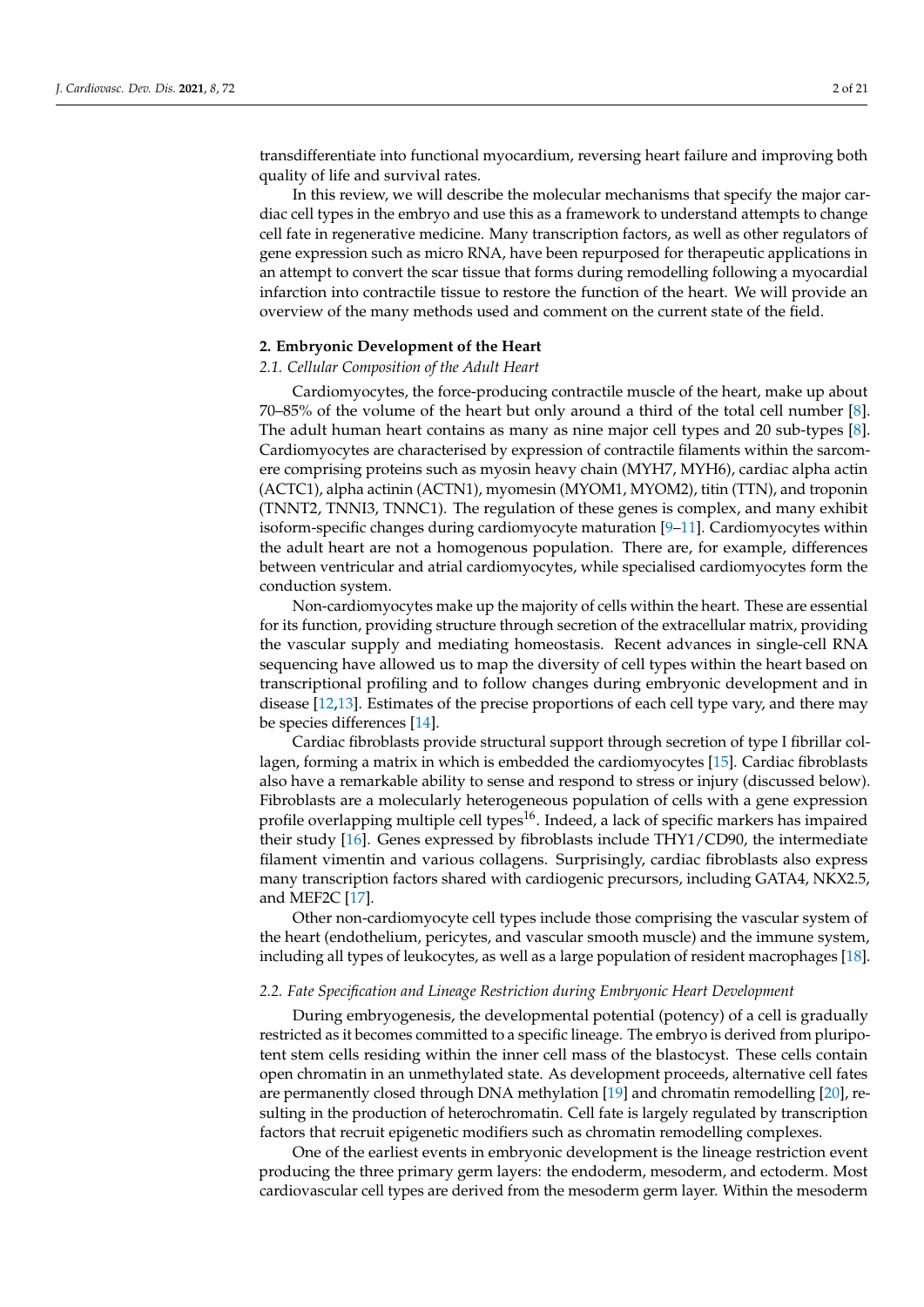lineage, the next fate restriction divides this population into paraxial, intermediate, and lateral plate mesoderm; the lateral plate mesoderm is then physically divided by formation of the coelom into splanchnic (or visceral) and somatic mesoderm [\[21\]](#page-17-6).

Cardiomyocytes have a single embryonic origin, being derived from a region of the splanchnic mesoderm known as the pre-cardiac mesoderm (Figure [1a](#page-4-0)). The transcription factor MESP1 is the earliest marker of multipotent cardiac progenitors and is expressed in some cells as they migrate from the primitive streak [\[22\]](#page-17-7). The precise function of MESP1 is unclear [\[23–](#page-17-8)[26\]](#page-17-9), but there is no master regulator of the cardiomyocyte lineage akin to MYOD in skeletal muscle and MESP1 alone is insufficient to specify cardiac progenitors [\[27\]](#page-17-10). Specification appears, instead, to depend not on a single transcription factor, but on a network of interacting factors activated downstream from MESP1 [\[28](#page-17-11)[–31\]](#page-17-12). MESP1+ cells give rise at different timepoints to two distinct progenitor populations, the first and second heart fields [\[32\]](#page-17-13), which may be distinguished on the basis of a distinct but overlapping expression profile (Figure [1b](#page-4-0)). The transcription factors NKX2.5 [\[33\]](#page-17-14) and GATA4 [\[34\]](#page-17-15) are common to both populations, while the primary field additionally expresses TBX5 [\[35\]](#page-17-16) and the secondary field expresses MEF2C [\[36\]](#page-17-17) and ISL1 [\[37\]](#page-17-18). However, it should be noted that each of these factors is expressed in a broader domain and it appears to be the combination of factors that determine fate. For example, ISL1 is also expressed earlier in development in a proliferating cardiac progenitor population that gives rise to both first and second heart field lineages [\[38\]](#page-17-19), while MEF2C is widely expressed in the embryo, its second heart field expression being driven by a specific cardiac enhancer [\[39\]](#page-17-20).

It appears that one of the key events in cardiomyocyte specification is the repression of alternative muscle cell fates. The three contractile muscle types (cardiac, skeletal, and smooth) share many properties but commonly express different isoforms of related genes (e.g., myosins). Myocardin (MYOCD) is a transcriptional co-activator of the ubiquitously expressed transcription factor serum response factor (SRF) [\[40\]](#page-17-21). It is expressed in cardiac progenitors and in vascular smooth muscle. MYOCD is negatively regulated by the micro RNAs miR1 and miR133a, which are expressed in cardiac and skeletal muscle. High levels of MYOCD drive specification of smooth muscle in preference to cardiomyocytes [\[41\]](#page-17-22).

Unlike cardiomyocytes, both cardiac fibroblasts and vascular smooth muscle may be derived from multiple lineages, which converge on a common cell fate (Figure [1a](#page-4-0)). Perhaps for this reason, both cell types are highly plastic and show an ability to transdifferentiate to a migratory state under certain conditions. Cardiac fibroblasts are a poorly defined population of cells of multiple embryonic origins [\[42\]](#page-18-0). About 80% of cardiac fibroblasts residing within the myocardium are derived from the outer layer of the heart, the epicardium, while the rest are largely derived from the endocardium [\[43,](#page-18-1)[44\]](#page-18-2), specifically from valve endothelium. The epicardium is derived from the intermediate mesoderm lineage and appears to share a common origin and gene expression profile to the kidney [\[45\]](#page-18-3), for example in expression of the Wilm's tumour transcription factor WT1. Multipotent progenitor cells known as epicardium-derived cells (EPDCs) migrate into the heart in mid gestation where they differentiate into multiple cell types including fibroblasts, endothelium, and smooth muscle [\[45\]](#page-18-3). In contrast, the endothelium is derived from the lateral plate mesoderm and shares a common origin with haematopoietic lineages, both being derived from a common precursor, the haemangioblast [\[46,](#page-18-4)[47\]](#page-18-5).

A minority of cardiac cells arise from an extra-mesodermal origin. The ectoderm lineage forms the neural crest, a population of multipotent progenitor cells that arises on the edge of the neural plate and migrate to various parts of the body. The cardiac neural crest migrates into the forming heart tube to populate the outflow tract and contributes to smooth muscle and vascular endothelium [\[48\]](#page-18-6).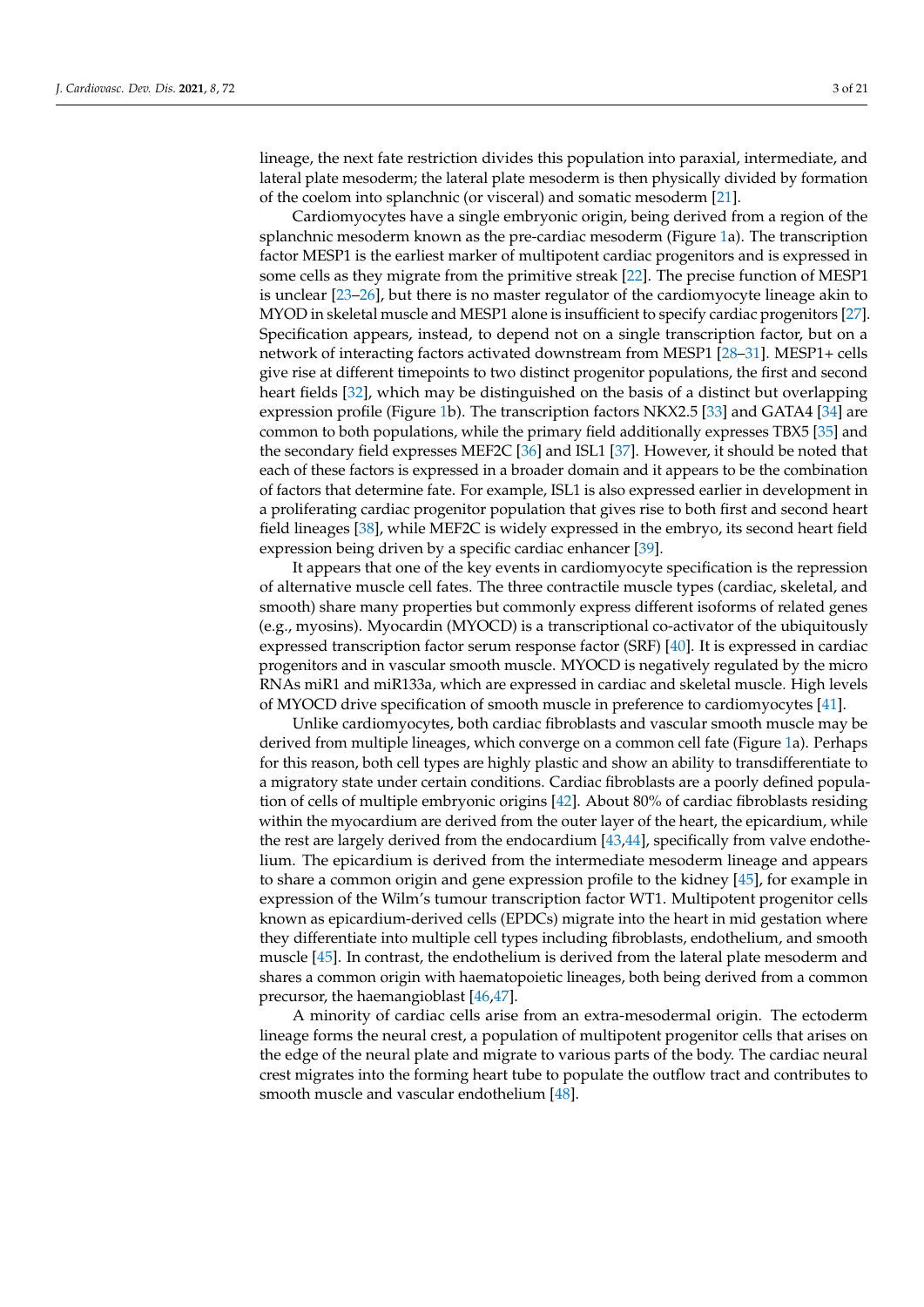<span id="page-4-0"></span>

ond heart field expression being driven by a specific cardiac enhancer [39].

**Figure 1. Embryonic development of the cardiovascular lineages.** (**a**) Cardiomyocytes are derived **Figure 1. Embryonic development of the cardiovascular lineages.** (**a**) Cardiomyocytes are derived from a multipotent cardiac progenitor of mesodermal origin, which also produces vascular smooth from a multipotent cardiac progenitor of mesodermal origin, which also produces vascular smooth muscle, endothelium and cardiac fibroblasts (via the endocardium). Most cardiac fibroblasts, however, are derived from the epicardium, which can also generate smooth muscle. The neural crest, of ectodermal origin, contributes some smooth muscle as well as other cell types not shown in the diagram (valve interstitial cells, neurons and great artery fibroblasts). (**b**) Simplified version of the cardiogenic network that specifies cardiogenic progenitors. GATA4 and NKX2-5 are expressed in all progenitors, while other factors are expressed only in the first or second heart fields.

# **3. Cellular Events Resulting from Myocardial Infarction**

#### *3.1. Initial Inflammatory Response*

Occlusion of a coronary artery leads to ischaemic myocardial cell death. Death occurs by both necrosis and apoptosis and is observed both within the infarct itself and within the surrounding region. Cell death peaks within the first 24 h after infarction, although low levels of cell death persist for several months as cardiac remodelling progresses [\[49\]](#page-18-7).

An inflammatory response leads to activation of the innate immune system within minutes of an infarction. Necrotic cardiomyocytes themselves release a number of signals into the circulation collectively known as damage-associated molecular patterns (DAMPs) [\[18\]](#page-17-3). Inflammatory cytokines are also produced by a range of resident cells including macrophages, mast cells, fibroblasts and surviving cardiomyocytes. For example, cardiomyocytes produce interleukin-6 [\[50\]](#page-18-8), while macrophages produce CXCL8 [\[51\]](#page-18-9). These signals serve to recruit circulating neutrophils and monocytes into the heart, where they differentiate into macrophages and phagocytose necrotic cells.

After several days, inflammation is reduced, neutrophil numbers drop, and the injured heart enters a reparative phase, mediated by macrophages [\[18\]](#page-17-3). Macrophages release VEGF to promote angiogenesis and  $TGF\beta$ , which has many functions but crucially activates and recruits fibroblasts into the heart [\[52\]](#page-18-10). Thus, this is a temporary phase, but initiates the start of fibrosis, leading to permanent changes in the heart.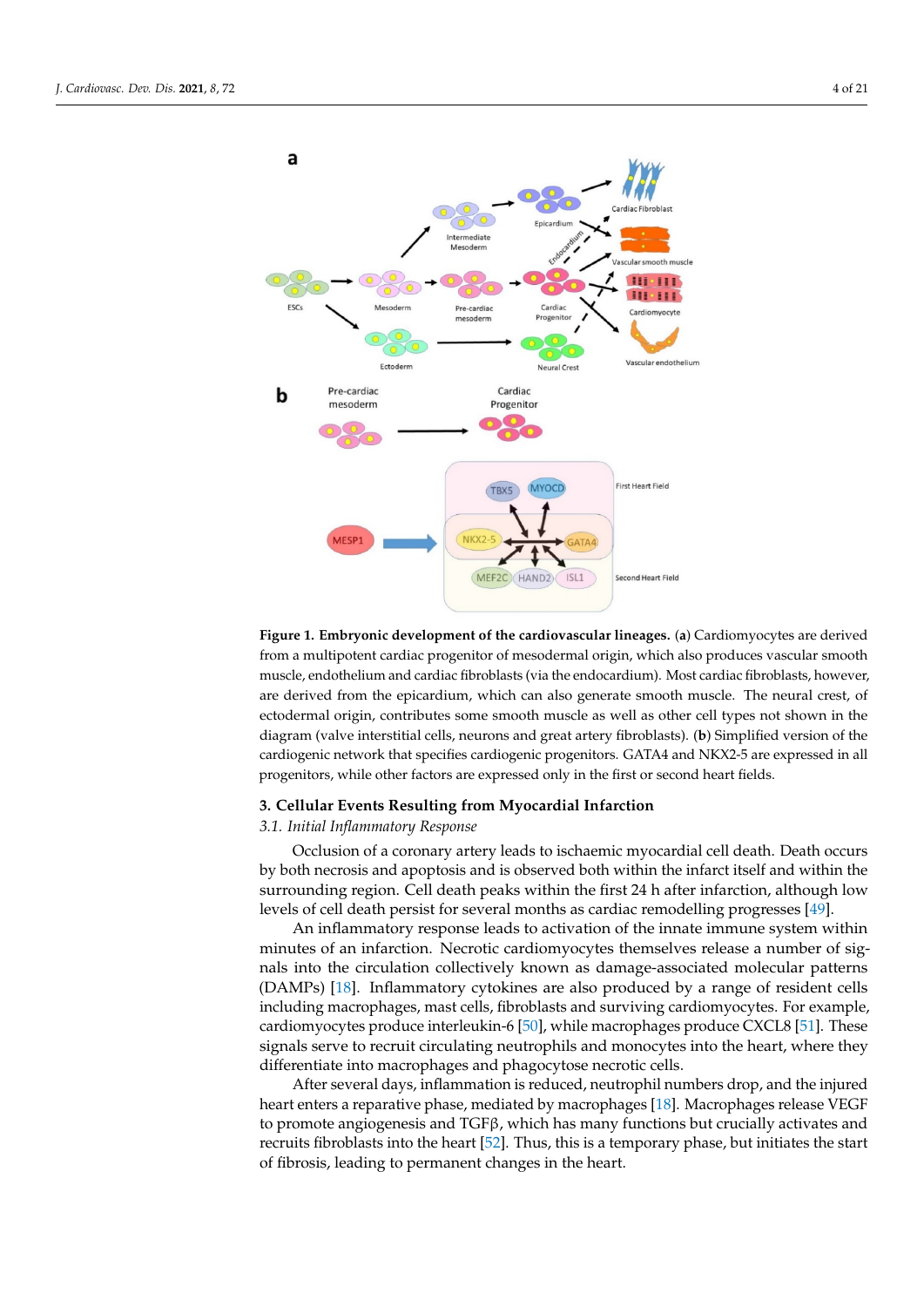# <span id="page-5-0"></span>*3.2. Fibrosis*

Primitive vertebrates such as the zebrafish [\[53,](#page-18-11)[54\]](#page-18-12), together with neonatal mammals [\[55\]](#page-18-13), are able to regenerate the heart following injury. In these cases, little or only transient scarring is observed prior to regeneration, and a dampened immune response is seen. In contrast, the adult mammalian heart is unable to regenerate and therefore a damage limitation strategy is employed, which involves the process of fibrosis. Fibrosis is the replacement of dead contractile tissue with live connective tissue, fibroblasts, in order to maintain structural integrity. This repair, which is initially beneficial, becomes pathogenic when it results in uncontrolled deposition of ECM protein and scar tissue formation [\[56\]](#page-18-14).

Cardiac fibroblasts are much less sensitive to ischaemia than cardiomyocytes and generally survive an infarction. In addition to endogenous cardiac fibroblasts, fibroblasts of multiple origins are recruited into the heart upon injury. This includes lineages that do not contribute cardiac fibroblasts during embryogenesis, such as haematopoietic bone marrow-derived cells [\[57](#page-18-15)[,58\]](#page-18-16).

Fibroblasts have a remarkable ability to undergo transdifferentiation. TGFβ signalling serves not only to recruit fibroblasts into the heart, but also acts to phenotypically transform them to become myofibroblasts [\[59\]](#page-18-17). These are cells that combine features of a fibroblast and a smooth muscle cell; they are able to secrete large amounts of extracellular matrix proteins such as collagen, but also have contractile ability through the expression of  $\alpha$ smooth muscle actin (ACTA2) microfilaments [\[60](#page-18-18)[,61\]](#page-18-19). Myofibroblasts are normally absent in healthy myocardium, but become highly abundant shortly after injury [\[60\]](#page-18-18). Although it was previously thought that these cells are derived from the migratory fibroblasts recruited into the heart upon injury, it is now thought that the majority of activated myofibroblasts are derived from transdifferentiated resident cardiac fibroblasts from the epicardial lineage [\[16\]](#page-17-1). Transdifferentiation of fibroblasts is generally regarded as a twostep process. Fibroblasts initially differentiate into a highly proliferative form known as an activated fibroblast [\[16\]](#page-17-1). These cells contribute to the innate immune response removing damaged tissue through both the recruitment of monocytes (by secretion of inflammatory cytokines and chemokines), and secretion of matrix metalloproteinases, which act to degrade the extracellular matrix, releasing damaged or dead cardiomyocytes for phagocytic clearance [\[62\]](#page-18-20). While it was previously believed that scar tissue collagen is deposited only by activated myofibroblasts, recent genomics analysis performed in the mouse suggests that macrophages also directly contribute collagen [\[63\]](#page-18-21).

#### *3.3. Progression to Heart Failure*

Heart failure is a progressive loss of efficiency of the heart. Structural and functional remodelling of the heart as a response to stress and can be seen, for example, in response to exercise. However, pathological remodelling is a response to disease and results in deposition of extracellular matrix coupled with cardiomyocyte necrosis [\[64\]](#page-18-22). Although scar formation is initially beneficial to the heart, persistent myofibroblasts lead to an accumulation of fibrous tissue [\[15\]](#page-17-0). This, in turn, leads to progressive adverse myocardial remodelling [\[15\]](#page-17-0). Heart failure due to pathological fibrotic remodelling is a major cause of mortality in survivors of myocardial infarctions [\[65,](#page-18-23)[66\]](#page-18-24), and this is the reason why regeneration of the myocardium and reversal of fibrosis is so important.

#### **4. Regenerative Medicine**

Regenerative medicine holds much promise for repair of the injured heart. Reprogramming through forced expression of transcription factors has been shown to reverse epigenetic silencing of the genome leading to a state of induced pluripotency (Section [4.1\)](#page-6-0). The same technology has been adapted to directly reprogramme somatic cells from one fate to another, bypassing the pluripotent state (Section [4.2\)](#page-6-1). Such approaches raise the possibility that cardiac fibroblasts within post-infarct scar tissue could be converted into cardiomyocytes to reverse pathological remodelling. In this section, we will first describe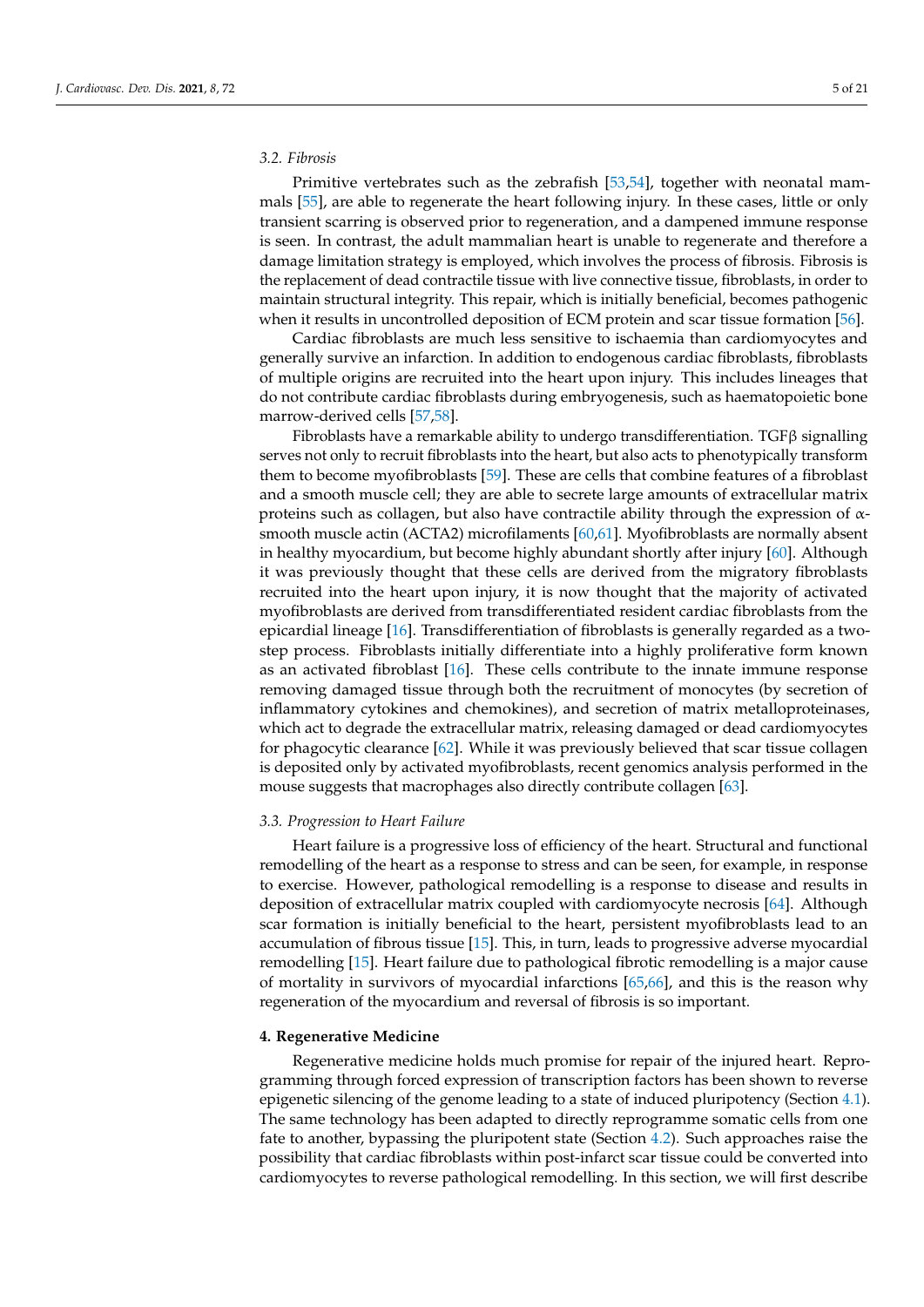the principles of induced pluripotency before going on to discuss direct reprogramming in the heart.

### <span id="page-6-0"></span>*4.1. Induced Pluripotent Technology*

Pluripotency in the embryo is determined and maintained, not by a single transcription factor, but by a network of transcription factors that includes at its core OCT4, SOX2, and NANOG [\[67\]](#page-18-25). The network appears to operate by synergistic mutual activation of members of the core network together with repression of genes promoting differentiation. The three core factors cooperatively bind to regulatory elements of target genes [\[67\]](#page-18-25). Multiple levels of pluripotency exist spanning the range from naïve to primed pluripotency [\[68\]](#page-18-26), this latter state being that of the post-implantation epiblast.

As development proceeds, these cells lose potency to become firstly multipotent stem cells such as the cardiac progenitors described above and ultimately to become fully differentiated cells. Fate specification was for a long time considered to be an irreversible process, as described in Waddington's famous analogy of a ball rolling downhill through an epigenetic landscape of bifurcating valleys [\[69\]](#page-18-27). This notion was overturned in 2006 when it was shown that a differentiated cell type (mouse fibroblasts) could be "reprogrammed" back to a pluripotent state [\[4\]](#page-16-2). Takahashi and Yamanaka screened a panel of 24 candidate genes (selected either for their expression in embryonic stem cells or oncogenic properties) for their ability to reprogramme. Retroviral expression of all 24 factors successfully induced pluripotency as demonstrated by upregulation of an Fbx15 reporter gene. By progressively eliminating factors, Takahashi and Yamanaka were able to identify a minimum network of just four factors required for reprogramming, which have become known as the Yamanaka or OKSM factors: the ESC transcription factors OCT3/4 and SOX2, and the oncogenes cMYC and KLF4. These same factors were subsequently shown to reprogramme human dermal fibroblasts to a pluripotent state [\[70\]](#page-18-28).

Thus, as is the case for embryonic cardiogenic specification, there is no single factor determining pluripotency, but rather a network of synergistic interacting factors performs this function. The precise makeup of the network appears to be somewhat flexible, as demonstrated by the observation that the oncogenes MYC and KLF4 can be substituted for NANOG and LIN28A [\[71\]](#page-18-29). The requirement for LIN28A is particularly interesting because this gene is not a transcription factor, but rather has a post-transcriptional function. LIN28A is an RNA-binding protein that can regulate both the processing of micro RNA (mIR) from precursors and the translation of coding mRNAs [\[72\]](#page-19-0).

A number of groups have improved upon the original reprogramming methods, particularly in order to improve safety and translational clinical potential by reducing the potential for tumour formation. Methods include the use of non-integrating episomal plasmids derived from the Epstein-Barr virus [\[73,](#page-19-1)[74\]](#page-19-2), the use of mRNA [\[75\]](#page-19-3), or the use of small molecules [\[76\]](#page-19-4).

#### <span id="page-6-1"></span>*4.2. Direct Reprogramming of Cardiac Fibroblasts*

The work of Yamanaka's group and others opened the door to personalised medicine. It was now possible, in theory at least, to take a skin biopsy from a patient and use this to generate an induced pluripotent stem cell (iPSC), which could then be differentiated in vitro into cardiovascular cell types using growth factors present in the embryo such as Nodal/Activin, FGF2 and BMP4 [\[77\]](#page-19-5) (Figure [2\)](#page-7-0). Such differentiated cells can be seeded onto a decellularised scaffold to generate a patch of tissue that may grafted during surgery. This has proven useful in the repair of some congenital heart diseases such as ventricular septal defect or valve replacement [\[78\]](#page-19-6). Many groups are also investigating the use of such patches to repair myocardial infarction. For example, Wang et al. seeded human iPSC-derived cardiomyocytes and fibroblasts onto a decellularised matrix and demonstrated that this patch reduced infarct size and improved cardiac function in a rat model of MI [\[79\]](#page-19-7). Su et al. used a microfluidics approach to engineer a network of blood vessels made from human umbilical cord endothelial cells, before seeding this with iPSC-derived cardiomyocytes [\[80\]](#page-19-8).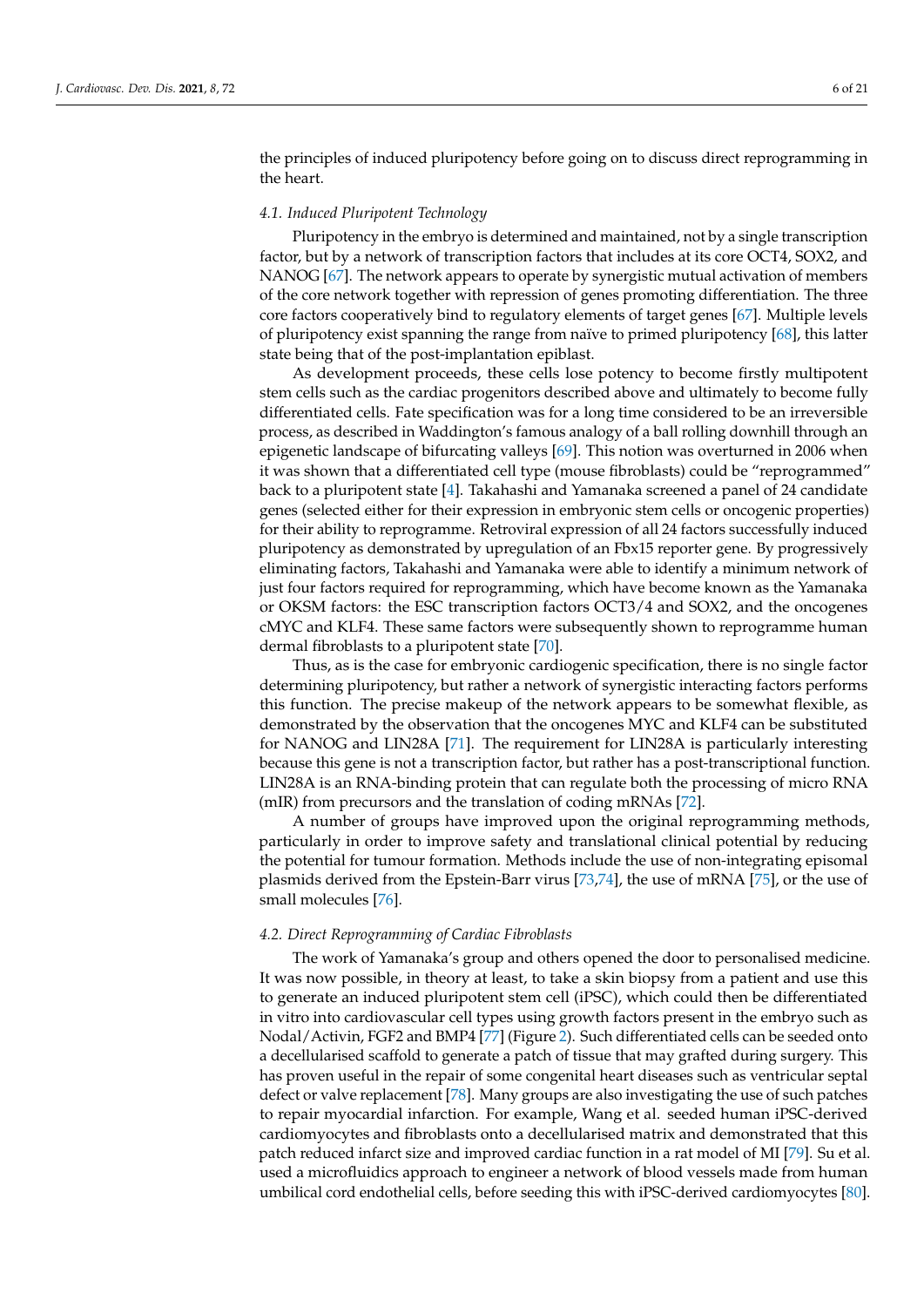An alternative approach, and the subject of this review, is that cardiac fibroblasts residing within the scar tissue itself might be reprogrammed in vivo to achieve regeneration of the injured myocardium.

<span id="page-7-0"></span>

**Figure 2. Strategies to differentiate fibroblasts into cardiomyocytes.** Synergistic networks of tran-**Figure 2. Strategies to differentiate fibroblasts into cardiomyocytes.** Synergistic networks of transcription factors may be used either to reprogramme fibroblasts back to a pluripotent state from scription factors may be used either to reprogramme fibroblasts back to a pluripotent state from which cardiomyocytes can be differentiated by recapitulating embryonic development, or by direct which cardiomyocytes can be differentiated by recapitulating embryonic development, or by direct reprogramming from one differentiated state to another. OKSM = OCT3/4, KLF4, SOX2, cMYC; GMT = GATA4, MEF2C, TBX5. GMT = GATA4, MEF2C, TBX5.

To reverse the process of lineage specification and revert a cell to a state of pluripotency requires that heterochromatin be converted back to euchromatin through demethylation of DNA and acetylation of histone. Direct reprogramming or transdifferentiation from one differentiated cell type to another, bypassing the pluripotent stage, requires slightly different chromatin remodelling. Heterochromatic regions of the genome specifying the desired cell fate must be selectively opened up, while those specifying the old fate must be silenced. Such binary switches in cell fate are observed in the embryo, for example, the gene regulatory network comprising MYOCD, miR1, and miR133a, appears to control the selection of one of the muscle fates (cardiac, smooth or skeletal) through repression of alternative cell fates  $[41]$  (discussed above).

Fibroblasts are particularly attractive targets for direct reprogramming efforts because they are a naturally plastic cell type with the ability to transdifferentiate under certain conditions (Section [3.2\)](#page-5-0). Cardiac fibroblasts, in addition, share considerable gene expression with cardiac progenitors, including many transcription factors of the cardiogenic network [17]. network [\[17\]](#page-17-2).

# *4.3. Identification of a Cardiogenic Network in Mouse Models 4.3. Identification of a Cardiogenic Network in Mouse Models*

Ieda et al*.* [81] from Deepak Srivistava'a lab used a strategy similar to that previously Ieda et al. [\[81\]](#page-19-9) from Deepak Srivistava'a lab used a strategy similar to that previously used by Takahashi and Yamanaka by generating a transgenic reporter mouse that could used by Takahashi and Yamanaka by generating a transgenic reporter mouse that could be used to monitor fate specification. Ieda et al. chose to use MYH6 ( $\alpha$  myosin heavy chain) as determinate cardiomyocytes. The reader will recall that the regulation of the hybrah heavy chain genes is complex. This family of genes demonstrates species and muscle type neavy chain genes is complex. This family of genes demonstrates species and muscle type differences, in addition to being subject to developmental isoform switching [\[11](#page-16-7)[,82\]](#page-19-10). In the human heart MYH6 is largely restricted to the atria while MYH7 is expressed in the ventricles, although there is some co-expression during embryonic development [\[83\]](#page-19-11). In mice, both MYH6 and MYH7 are co-expressed in the early heart tube, in later embryos the atrial/ventricular dichotomy seen in the human heart is transiently observed, before MYH6 becomes the dominant pan-cardiomyocyte marker in the postnatal heart [\[84\]](#page-19-12). Thus, it is not entirely correct that MYH6 expression is a reporter of the mature cardiomyocyte cell fate in mice as it is expressed as early as embryonic day 7.5 [\[84\]](#page-19-12). Nevertheless, this a marker of mature cardiomyocytes. The reader will recall that the regulation of the myosin reporter has been subsequently used in many rodent studies (Tables [1](#page-9-0) and [2\)](#page-12-0).

Ieda et al. [\[81\]](#page-19-9) screened a pool of 14 transcription factors known to be expressed in cardiac progenitors for their ability to transdifferentiate fibroblasts. Ieda et al. gradually removed factors from this pool to identify the minimum combination sufficient for reprogramming. This work confirmed that MESP1 is insufficient for reprogramming, and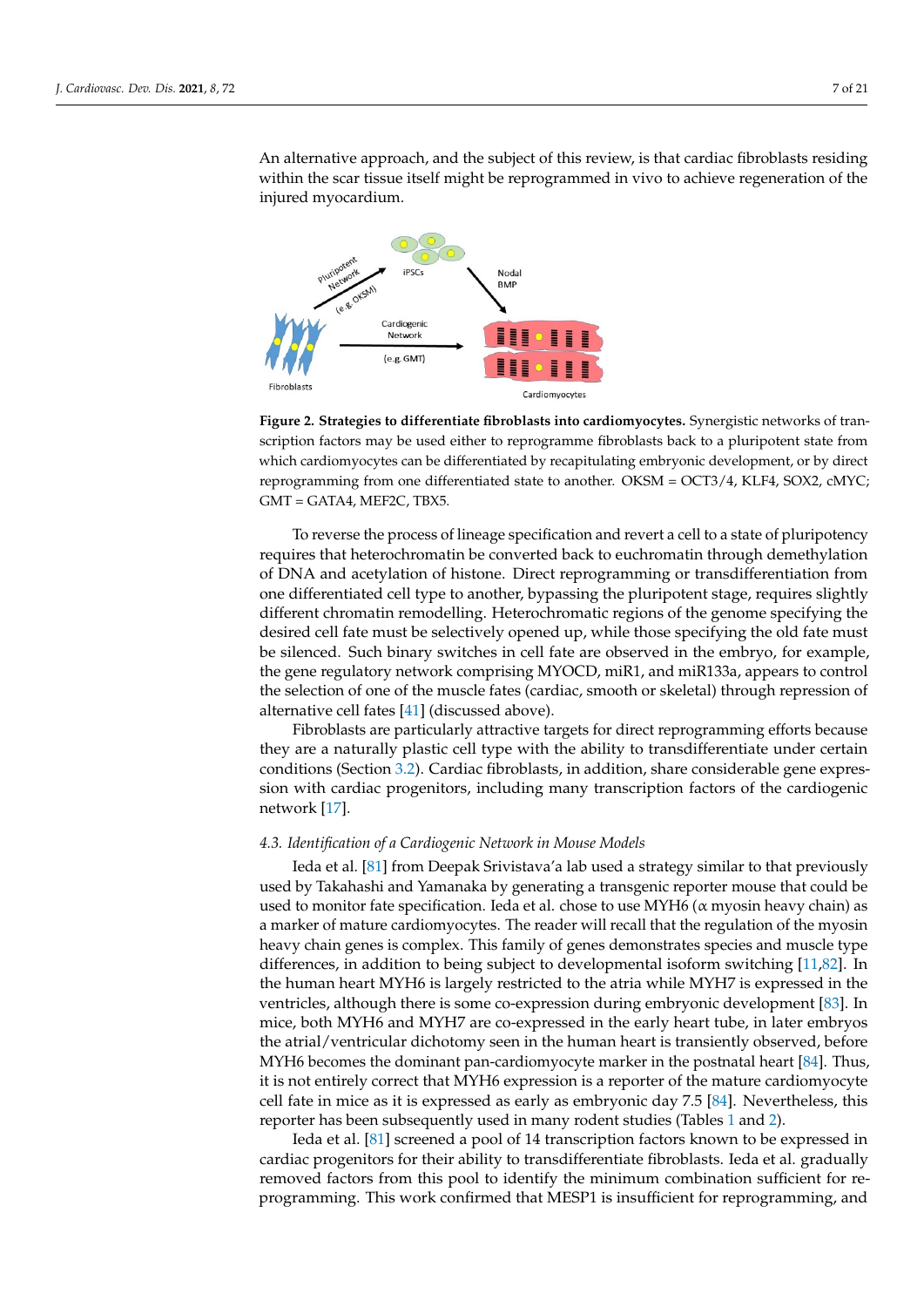indeed MESP1 is not present within the identified combination. Instead, they found that three factors GATA4, MEF2C, TBX5 (herein referred to as GMT) are: required. Thus, as in embryonic development, the cardiac lineage is not specified by a single factor, but by a synergistic network of cardiogenic factors. One interesting feature of this network is that it includes factors expressed largely in the first heart field (TBX5) and the second heart field (MEF2C) as well as one shared factor (GATA4). TBX5 has, however, been shown to be expressed in the posterior second heart field [\[85\]](#page-19-13), where co-expression of all three factors occurs.

MEF2C and TBX5 have been shown to have properties of pioneer transcription factors, binding to regions of heterochromatin and facilitating chromatin remodelling to reactivate previously closed regions of the genome [\[86\]](#page-19-14). At the same time, enhancers active in fibroblasts are silenced [\[87\]](#page-19-15). MEF2C in particular appears to be a key element with MEF2 binding sites in the genome acting as sites of recruitment for multiple transcription factors [\[87\]](#page-19-15). In addition, the use of polycistronic expression constructs, which drive higher expression of MEF2C over GATA4 and TBX5, seem to be more efficient at reprogramming [\[88\]](#page-19-16).

Another feature of the network is the importance of a combinatorial code for a specific cell fate [\[86](#page-19-14)[,87\]](#page-19-15). Each transcription factor of the network is expressed in multiple cell types during development and therefore it is the specific combination of factors bound at a given locus that result in a specific outcome. Synergistic binding of transcription factors to target genes has been demonstrated, for example, in MEF2C and TBX5 to the target MYH6 [\[89\]](#page-19-17).

As was found to be the case for the pluripotent network, the cardiogenic network exhibits flexibility, and a number of groups have subsequently demonstrated that a number of different combinations of factors achieve similar results. It would be impossible to discuss each of these in detail in a single review, but we have summarised the strategies used by these groups in Table [1.](#page-9-0) Table [2](#page-12-0) summarises the results of these experiments. Most reprogramming combinations have at their core the GMT factors identified by Ieda. The Olson lab discovered that addition of a fourth transcription factor, HAND2, to the reprogramming cocktail improved efficiency [\[90\]](#page-19-18) and the resulting GMHT cocktail has subsequently been used with various modifications in subsequent studies by the Olson [\[91](#page-19-19)[–93\]](#page-19-20), Song [\[94\]](#page-19-21), and Gearhart [\[95](#page-19-22)[,96\]](#page-20-0) labs. Protze et al. tested 120 different three factor combinations and found that many different triplets elicited some degree of reprogramming [\[97\]](#page-20-1). Seven factors were most commonly seen in these networks: GATA4, MEF2C, TBX5, MESP1, NKX2.5, and MYOCD [\[97\]](#page-20-1).

Repression of the fibroblast cell fate through inhibition of either TGFβ or RhoA/ROCK signalling has been found to enhance the effectiveness of the cardiogenic network [\[92\]](#page-19-23).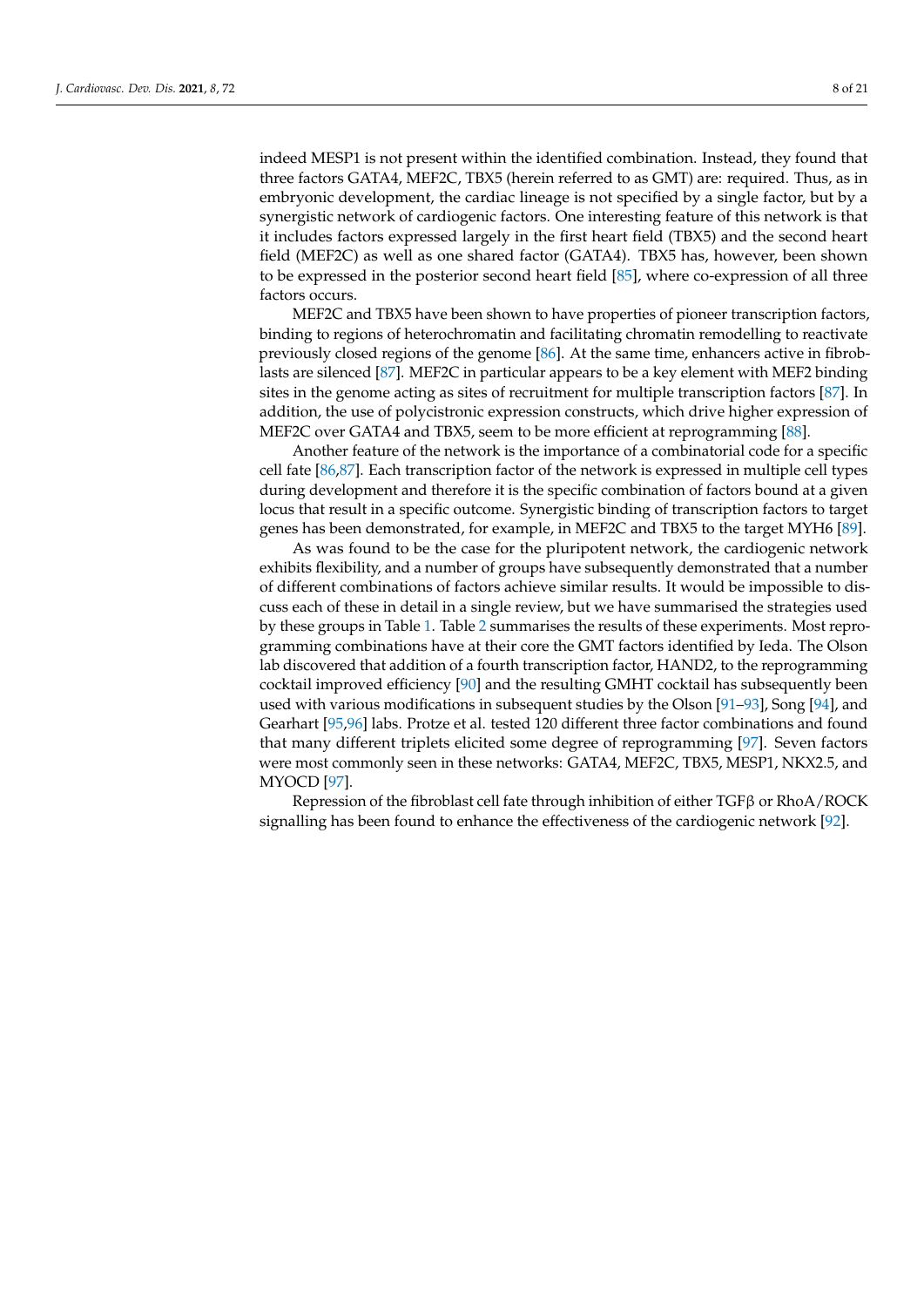<span id="page-9-1"></span>Table 1. A summary of strategies used to reprogramme cells into cardiomyocytes. Refer to Table [2](#page-12-1) for details of reprogramming efficiencies obtained with these strategies. I = inhibition, A = activation.

<span id="page-9-0"></span>

|            |         | <b>Reprogramming Factors</b> |                     |                     |                     |                     |                              |                     |        |                           |                     |                     | Reference           |                     |                     |              |                     |              |              |              |                      |             |              |                     |                               |                                        |
|------------|---------|------------------------------|---------------------|---------------------|---------------------|---------------------|------------------------------|---------------------|--------|---------------------------|---------------------|---------------------|---------------------|---------------------|---------------------|--------------|---------------------|--------------|--------------|--------------|----------------------|-------------|--------------|---------------------|-------------------------------|----------------------------------------|
| Laboratory | Species |                              |                     |                     |                     |                     | <b>Transcription Factors</b> |                     |        |                           |                     |                     | miRNA               |                     |                     |              |                     |              |              |              | Pathway Targeting    |             |              |                     |                               |                                        |
|            |         |                              | GATA4 MEF2C TBX5    |                     |                     |                     | MESP1 MYOCD HAND2 NKX2-5     |                     |        |                           | ZNF281 ESRRG ZFPM2  |                     | 133a                | 208                 | 499                 |              | PI3/AKT JAK/STATWNT | $_{\rm FGF}$ | <b>VEGF</b>  | $TGF \beta$  | RhoA-<br><b>ROCK</b> | Notch       |              | cAMP/PKA Epigenetic | <b>BECN1</b><br>${\rm shRNA}$ |                                        |
| Srivistava | Mouse   | $\chi$                       | $\boldsymbol{\chi}$ | $\boldsymbol{\chi}$ |                     |                     |                              |                     |        |                           |                     |                     |                     |                     |                     |              |                     |              |              |              |                      |             |              |                     |                               | Ieda 2010 [81]                         |
|            | Mouse   | $\chi$                       | $\boldsymbol{\chi}$ | $\boldsymbol{\chi}$ |                     |                     |                              |                     |        |                           |                     |                     |                     |                     |                     |              |                     |              |              |              |                      |             |              |                     |                               | Qian 2102 [98]                         |
|            | Human   | $\chi$                       | $\boldsymbol{\chi}$ | $\boldsymbol{\chi}$ | $\chi$              | $\mathbf{x}$        |                              |                     |        | $\boldsymbol{\mathsf{X}}$ | $\boldsymbol{\chi}$ |                     |                     |                     |                     |              |                     |              |              |              |                      |             |              |                     |                               | Fu 2013 [99]                           |
|            | Mouse   | $\boldsymbol{\chi}$          | $\boldsymbol{\chi}$ | $\boldsymbol{\chi}$ |                     |                     |                              |                     |        |                           |                     |                     |                     |                     |                     |              | $\mathbf I$         |              |              |              |                      |             |              |                     |                               | Mohamed 2017 [100]                     |
|            | Mouse   | $\chi$                       | $\boldsymbol{\chi}$ | $\boldsymbol{\chi}$ |                     |                     | $\boldsymbol{\chi}$          |                     |        |                           |                     |                     |                     |                     |                     |              |                     |              |              |              |                      |             |              |                     |                               | Song 2012 [90]                         |
|            | Human   | $\chi$                       |                     | $\boldsymbol{\chi}$ |                     | $\mathbf{x}$        | $\boldsymbol{\chi}$          |                     |        |                           |                     | $\boldsymbol{\chi}$ | $\boldsymbol{\chi}$ |                     |                     |              |                     |              |              |              |                      |             |              |                     |                               | Nam 2013 [101]                         |
| Olson      | Mouse   | $\chi$                       | $\boldsymbol{\chi}$ | $\mathbf x$         |                     |                     | $\boldsymbol{\chi}$          |                     |        |                           |                     |                     |                     |                     |                     | $\mathbf{A}$ |                     |              |              |              |                      |             |              |                     |                               | Zhou 2015 [92]                         |
|            | Mouse   | $\boldsymbol{\chi}$          | $\boldsymbol{\chi}$ | $\chi$              |                     |                     | $\boldsymbol{\chi}$          |                     | $\chi$ |                           |                     |                     |                     |                     |                     | A            |                     |              |              |              |                      |             |              |                     |                               | Zhou 2017 [93]                         |
|            | Mouse   | $\chi$                       | $\boldsymbol{\chi}$ | $\boldsymbol{\chi}$ |                     |                     | $\boldsymbol{\chi}$          |                     |        |                           |                     |                     |                     |                     |                     |              |                     |              |              |              |                      | $\mathbf I$ |              |                     |                               | Abad 2017 [91]                         |
|            | Mouse   | $\chi$                       | $\boldsymbol{\chi}$ | $\boldsymbol{\chi}$ |                     |                     |                              |                     |        |                           |                     |                     |                     |                     |                     |              |                     |              |              |              |                      |             |              |                     |                               | Inagawa 2012 [102]                     |
|            | Human   | $\boldsymbol{\chi}$          | $\boldsymbol{\chi}$ | $\boldsymbol{\chi}$ | $\mathbf x$         | $\boldsymbol{\chi}$ |                              |                     |        |                           |                     |                     |                     |                     |                     |              |                     |              |              |              |                      |             |              |                     |                               | Wada 2013 [103]                        |
| Ieda       | Mouse   | $\boldsymbol{\chi}$          | $\boldsymbol{\chi}$ | $\boldsymbol{\chi}$ |                     |                     |                              |                     |        |                           |                     |                     | $\boldsymbol{\chi}$ |                     |                     |              |                     |              |              |              |                      |             |              |                     |                               |                                        |
|            | Human   | $\boldsymbol{\chi}$          | $\boldsymbol{\chi}$ | $\boldsymbol{\chi}$ | $\boldsymbol{\chi}$ | $\boldsymbol{\chi}$ |                              |                     |        |                           |                     |                     |                     |                     |                     |              |                     |              |              |              |                      |             |              |                     | Muraoka 2014 [104]            |                                        |
|            | Mouse   | $\mathbf{x}$                 | $\boldsymbol{\chi}$ | $\boldsymbol{\chi}$ |                     |                     |                              |                     |        |                           |                     |                     |                     |                     |                     |              |                     | $\mathbf{A}$ | $\mathbf{A}$ |              |                      |             |              |                     |                               | Yamakawa 2015 [105]                    |
| Dzau       | Mouse   |                              |                     |                     |                     |                     |                              |                     |        |                           |                     | $\mathbf{x}$        | $\boldsymbol{\chi}$ | $\boldsymbol{\chi}$ | $\boldsymbol{\chi}$ |              | $\mathbf{I}$        |              |              |              |                      |             |              |                     |                               | Jayawardena 2012 [106]                 |
|            | Mouse   | $\mathbf{x}$                 | $\boldsymbol{\chi}$ | $\boldsymbol{\chi}$ |                     |                     | $\boldsymbol{\chi}$          | $\mathbf x$         |        |                           |                     |                     |                     |                     |                     |              |                     |              |              |              |                      |             |              |                     |                               | Addis 2013 [95]                        |
| Gearhart   | Mouse   | $\mathbf{x}$                 | $\boldsymbol{\chi}$ | $\boldsymbol{\chi}$ |                     |                     | $\boldsymbol{\chi}$          | $\boldsymbol{\chi}$ |        |                           |                     |                     |                     |                     |                     |              |                     |              |              |              |                      |             |              |                     |                               | Ifkovits 2014 [96]                     |
| Song       | Mouse   | $\boldsymbol{\chi}$          | $\boldsymbol{\chi}$ | $\chi$              |                     |                     | $\mathbf x$                  |                     |        |                           |                     | $\boldsymbol{\chi}$ | $\boldsymbol{\chi}$ |                     |                     |              |                     |              |              | $\mathbf{I}$ | $\mathbf I$          |             |              |                     |                               | Zhao 2015 [94]                         |
| Ravens     | Mouse   |                              | $\boldsymbol{\chi}$ | $\chi$              |                     | $\boldsymbol{\chi}$ |                              |                     |        |                           |                     |                     |                     |                     |                     |              |                     |              |              |              |                      |             |              |                     |                               | Protze 2012 [97]                       |
|            | Mouse   | $\chi$                       | $\boldsymbol{\chi}$ | $\boldsymbol{\chi}$ |                     |                     |                              |                     |        |                           |                     |                     |                     |                     |                     |              |                     |              |              |              |                      |             |              |                     |                               | Wang 2015 [88]                         |
| Qian       | Mouse   | $\boldsymbol{\chi}$          | $\boldsymbol{\chi}$ | $\boldsymbol{\chi}$ |                     |                     |                              |                     |        |                           |                     |                     |                     |                     |                     |              |                     |              |              |              |                      |             |              |                     | $\boldsymbol{\mathsf{X}}$     | Wang 2020 [5]                          |
|            | Human   | $\boldsymbol{\chi}$          | $\boldsymbol{\chi}$ | $\boldsymbol{\chi}$ |                     |                     |                              |                     |        |                           |                     |                     | $\chi$              |                     |                     |              |                     |              |              |              |                      |             |              |                     |                               | Garbutt 2020 [107], Zhou<br>2019 [108] |
| Xie        | Mouse   |                              |                     |                     |                     |                     |                              |                     |        |                           |                     |                     |                     |                     |                     |              | $\mathbf{A}$        |              |              |              |                      |             | $\mathbf{A}$ | $\mathbf{A}$        |                               | Fu 2015 [109]                          |
| Kamp       | Mouse   | $\mathbf X$                  |                     | $\chi$              | $\chi$              |                     |                              | $\chi$              |        |                           |                     |                     |                     |                     |                     |              |                     |              |              |              |                      |             |              | A                   |                               | Lalit 2016 [110]                       |
| Leong      | Human   | $\boldsymbol{\chi}$          | $\boldsymbol{\chi}$ | $\boldsymbol{\chi}$ |                     | $\boldsymbol{\chi}$ |                              | $\boldsymbol{\chi}$ |        |                           |                     | $\chi$              | $\boldsymbol{\chi}$ |                     |                     |              |                     |              |              |              |                      |             |              |                     |                               | Christoforou 2017 [111]                |
| Wu         | Mouse   | $\boldsymbol{\chi}$          | $\chi$              | $\boldsymbol{\chi}$ |                     |                     |                              |                     |        |                           |                     |                     |                     |                     |                     |              |                     |              |              |              |                      |             |              |                     |                               | Chen 2012 [112]                        |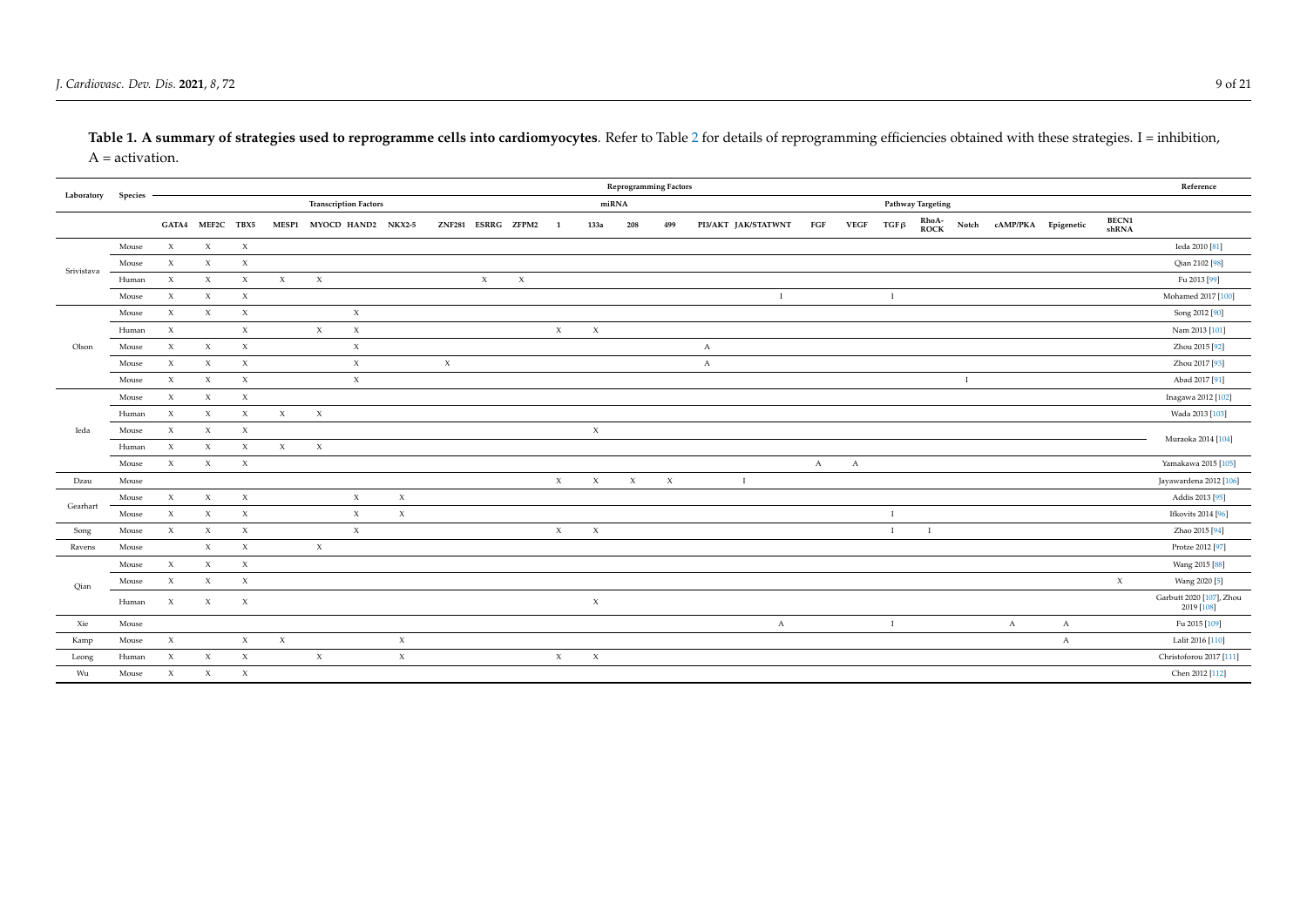| Laboratory | <b>Species</b> | In vitro/In Vivo | <b>Source Cell</b>          | <b>Developmental Stage</b> | <b>Reprogramming Efficiency</b>                  | <b>Comments</b>                                                                              | Reference          |  |
|------------|----------------|------------------|-----------------------------|----------------------------|--------------------------------------------------|----------------------------------------------------------------------------------------------|--------------------|--|
|            | Mouse          | In vitro         | Cardiac Fibroblast          | Postnatal                  | 20% express MYH6 at 10 days                      | Although transdifferentiation is<br>rapid, maturation (gain of TNNT2)<br>takes several weeks | Ieda 2010 [81]     |  |
|            | Mouse          | In vivo          | Cardiac Fibroblast          | Adult                      | $10 - 15%$                                       | Cells are more mature than those<br>reprogrammed in vitro                                    | Qian 2012 [98]     |  |
| Srivistava |                |                  | Cardiac Fibroblast          | Foetal                     |                                                  |                                                                                              |                    |  |
|            | Human          | In vitro         | Dermal fibroblast           | Neonatal                   | 20% express MYH6                                 | Report that GMT alone cannot                                                                 | Fu 2013 [99]       |  |
|            |                |                  | H9 ES-derived<br>fibroblast | n/a                        |                                                  | reprogramme human cells.                                                                     |                    |  |
|            | Mouse          | In vitro         | Cardiac Fibroblast          | Neonatal                   | 30% express MYH6 at 2 weeks                      | Almost doubles efficiency over<br>GMT alone                                                  | Mohamed 2017 [100] |  |
|            |                |                  | Cardiac fibroblast          | Adult                      | 6.8% express both MYH6 and<br>TNNT <sub>2</sub>  | Efficiency is 1.4% with GMT alone                                                            |                    |  |
|            | Mouse          | In vitro         | Tail tip Fibroblast         | Adult                      | 9.2% express both MYH6 and<br>TNNT <sub>2</sub>  |                                                                                              | Song 2012 [90]     |  |
|            |                | In vivo          | Cardiac Fibroblast          | Adult                      | At least 10,000 cells<br>transdifferentiated     | Improves heart function following<br>infarction                                              |                    |  |
|            | Human          | In vitro         | Cardiac Fibroblast          | Adult                      | 13% express TNNT2                                | Sarcomere structures and calcium                                                             | Nam 2013 [101]     |  |
|            |                |                  | Dermal fibroblast           | Adult                      | 9.5% express TNNT2                               | transients seen at 4-11 weeks                                                                |                    |  |
| Olson      |                |                  | <b>MEF</b>                  | Embryo                     | ~25% express both MYH6 and<br>TNNT <sub>2</sub>  |                                                                                              | Zhou 2015 [92]     |  |
|            | Mouse          | In vitro         | Tail tip fibroblast         | Adult                      | ~5% express both MYH6 and<br>TNNT <sub>2</sub>   | Reprogramming more efficient in<br>embryonic than adult cells.                               |                    |  |
|            |                |                  | Cardiac Fibroblast          | Adult                      | ~6% express both MYH6 and<br>TNNT <sub>2</sub>   |                                                                                              |                    |  |
|            | Mouse          | In vitro         | Tail tip fibroblast         | Adult                      | ~28% express both MYH6 and<br>TNNT2 after 7 days | Suppresses inflammatory<br>signalling                                                        | Zhou 2017 [93]     |  |
|            | Mouse          | In vitro         | <b>MEF</b>                  | Embryo                     | Up to 70% express MYH6 and<br>TNNT2 or ACTN2     | Improves efficiency of generation<br>of mature cardiomyocytes by<br>GMHT by 5-6 fold         | Abad 2017 [91]     |  |

Table 2. Reprogramming efficiencies of methods used to reprogramme cells into cardiomyocytes. Refer to Table [1](#page-9-1) for details of reprogramming strategy used. MEF = mouse embryonic fibroblast.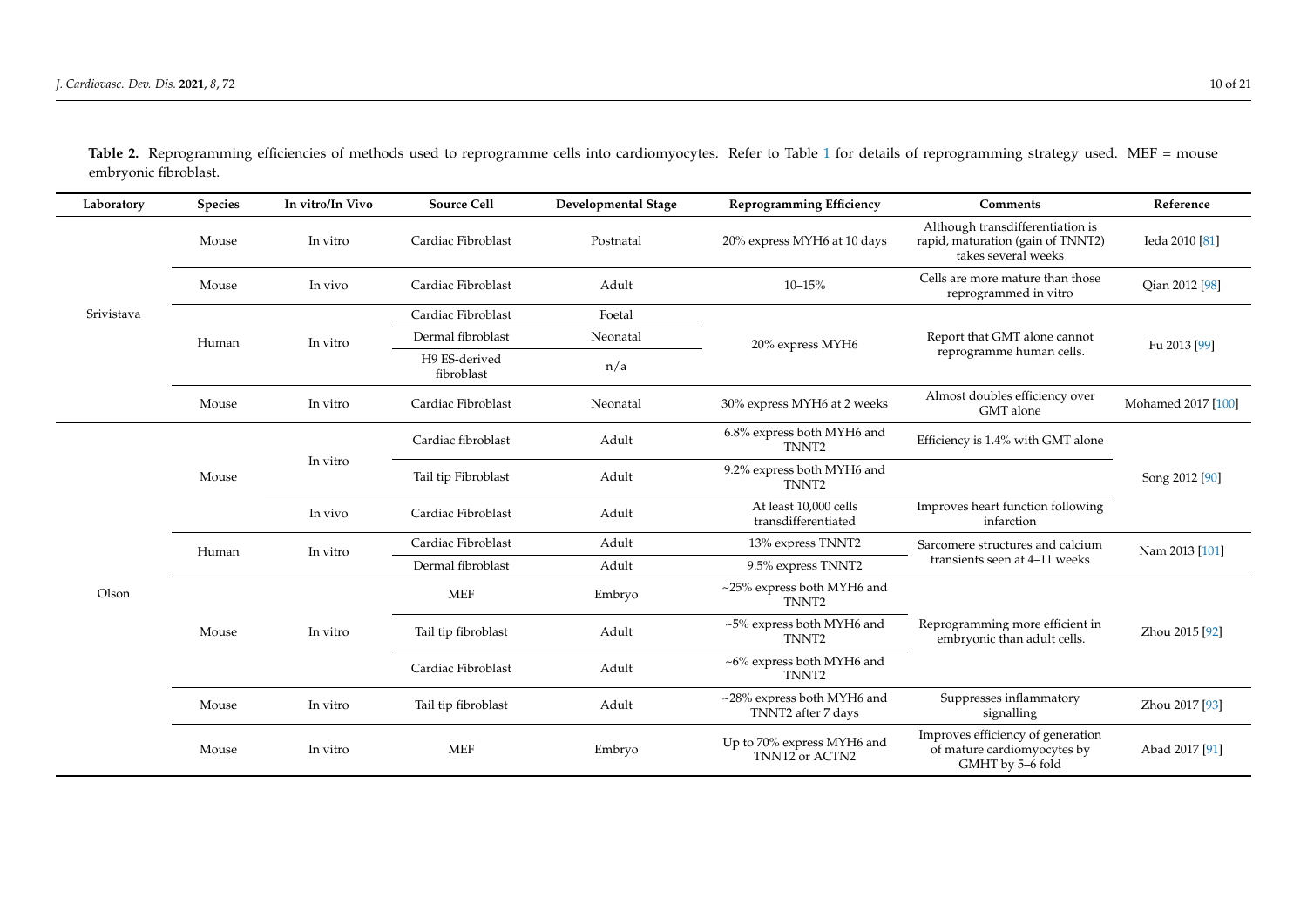| Laboratory | <b>Species</b> | In vitro/In Vivo | <b>Source Cell</b>  | <b>Developmental Stage</b> | <b>Reprogramming Efficiency</b>                                                  | Comments                                                                                                                           | Reference           |  |
|------------|----------------|------------------|---------------------|----------------------------|----------------------------------------------------------------------------------|------------------------------------------------------------------------------------------------------------------------------------|---------------------|--|
|            | Mouse          | In vivo          | Cardiac Fibroblast  | Adult                      | 3% express MYH6 at 1 week                                                        | Reprogramming efficiency is<br>lower than in other mouse in vivo<br>studies                                                        | Inagawa 2012 [102]  |  |
| Ieda       | Human          | In vitro         | Cardiac Fibroblast  | Adult                      | 5% express TNNT2 and ACTN2 at<br>4 weeks                                         | Report that GMT alone cannot<br>reprogramme human cells.                                                                           | Wada 2013 [103]     |  |
|            | Mouse          | In vitro         | <b>MEF</b>          | Embryo                     | ~35% express MYH6 at 1 week                                                      | Cardiomyocytes mature more<br>quickly than GMT alone                                                                               | Muraoka 2014 [104]  |  |
|            | Human          | In vitro         | Cardiac Fibroblast  | Adult                      | $\sim$ 20% express TNNT2 at 1 week                                               |                                                                                                                                    |                     |  |
|            | Mouse          | In vitro         | <b>MEF</b>          | Embryo                     | $~1$ / $~70\%$ beating cells at 4 weeks                                          |                                                                                                                                    | Yamakawa 2015 [105] |  |
| Dzau       | Mouse          | In vitro         | Fibroblast          |                            | 1.5-7.7% express MYH6 with miR<br>alone, increasing to 28% with JAK<br>inhibitor | JAK inhibition dramatically<br>improves reprogramming using<br>$m$ i $R$                                                           | Jayawardena 2012    |  |
|            | Mouse          | In vivo          | Cardiac Fibroblast  | Adult                      | Induced cardiomyocytes represent<br>~1% of total and express TNNT2               |                                                                                                                                    | [106]               |  |
| Gearhart   | Mouse          | In vitro         | <b>MEF</b>          | Embryo                     | $~1.5\%$ show calcium oscillations at<br>2 weeks                                 | Developed a quantifiable calcium<br>reporter to assay efficiency<br>HNGMT reported to be >50-fold<br>more efficient than GMT alone | Addis 2013 [95]     |  |
|            | Mouse          | In vitro         | <b>MEF</b>          | Embryo                     | $\sim$ 15% show calcium oscillations at<br>2 weeks                               | $TGF\beta$ inhibition improves<br>efficiency 5 fold over HNGMT<br>alone                                                            | Ifkovits 2014 [96]  |  |
|            |                |                  | <b>MEF</b>          | Embryo                     |                                                                                  |                                                                                                                                    | Zhao 2015 [94]      |  |
| Song       | Mouse          | In vitro         | Cardiac Fibroblast  | Adult                      | Up to 18% express TNNT2 at 4<br>weeks.<br>2.5% beating at 5 weeks                |                                                                                                                                    |                     |  |
|            |                |                  | Tail tip fibroblast | Adult                      | Up to 20% express TNNT2 at 4<br>weeks.<br>4% beating at 5 weeks                  |                                                                                                                                    |                     |  |
| Ravens     | Mouse          | In vitro         | <b>MEF</b>          | Embryo                     | 2.5% express MYH6                                                                | Found that a number of triplet<br>combinations can be used.                                                                        | Protze 2012 [97]    |  |

**Table 2.** *Cont.*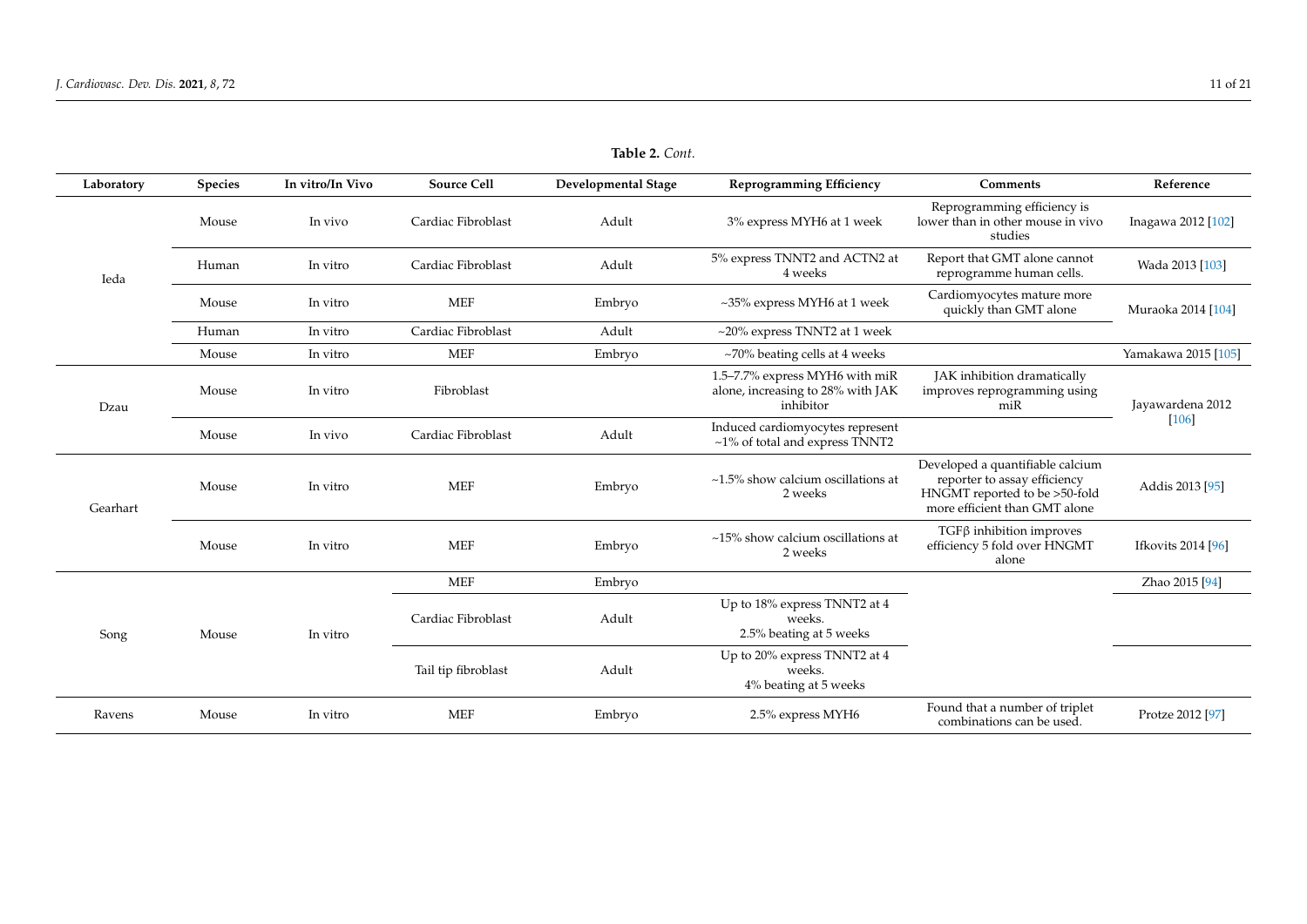<span id="page-12-1"></span><span id="page-12-0"></span>

| Laboratory | <b>Species</b> | In vitro/In Vivo      | <b>Source Cell</b>          | <b>Developmental Stage</b> | <b>Reprogramming Efficiency</b>                                          | Comments                                                                           | Reference                    |
|------------|----------------|-----------------------|-----------------------------|----------------------------|--------------------------------------------------------------------------|------------------------------------------------------------------------------------|------------------------------|
|            | Mouse          | In vitro              | Cardiac Fibroblast          | Adult                      | $~10\%$ express MYH6, $~5\%$ express<br>TNNT <sub>2</sub>                | Demonstrated that expression of<br>GMT as polycistronic MGT<br>improves efficiency | Wang 2015 [88]               |
|            |                | In vitro              | <b>MEF</b>                  | Embryo                     | $~10\%$ express TNNT2 (GMT)                                              |                                                                                    | Miyamoto 2018 [113]          |
|            | Mouse          | In vitro              | Tail tip fibroblast         | Postnatal                  | $\sim$ 22% express TNNT2 (GMHT)                                          |                                                                                    |                              |
|            |                | In vivo               | Cardiac Fibroblast          | Adult                      | $~1.5\%$ express TNNT2 (GMT)                                             | Use of Sendai virus improves<br>efficiency over retrovirus                         |                              |
| Oian       | Human          | In vitro              | Cardiac Fibroblast          | Adult                      | ~4% express TNNT2 (GMTMM)<br>$~15\%$ express TNNT2<br>$(GMTMM + miR133)$ |                                                                                    |                              |
|            | Mouse          | In vitro<br>(In vivo) | Cardiac Fibroblast          | Adult                      |                                                                          | Becn1 shRNA knockdown<br>improves GMT efficiency                                   | Wang 2020 [114]              |
|            | Human          | In vitro              | H9 ES-derived<br>fibroblast | n/a                        | 40-60% express TNNT2 at 2 weeks                                          | Very efficient streamlined cocktail                                                | Garbutt 2020 [107]           |
|            | Human          | In vitro              | Cardiac Fibroblast          | Adult                      | $~10\%$ express TNNT2 at 2 weeks                                         | for human cells                                                                    | Zhou 2019 [108]              |
|            |                | In vitro              | <b>MEF</b>                  | Embryo                     | 14.5% express ACTN2, 9% MYH6                                             |                                                                                    |                              |
| Xie        | Mouse          | In vitro              | Tail tip fibroblast         | Adult                      | on day 24                                                                |                                                                                    | Fu 2015 [109]                |
|            |                | In vitro              | Cardiac Fibroblast          | Adult                      |                                                                          | This method generates                                                              | Lalit 2016 [110]             |
| Kamp       | Mouse          | In vitro              | Lung fibroblast             | Adult                      | $\approx$ 7.25 colonies/50,000 cells                                     | proliferating cardiac progenitor                                                   |                              |
|            |                | In vitro              | Tail tip fibroblast         | Adult                      |                                                                          | cells                                                                              |                              |
| Leong      | Human          | In vitro              | Dermal fibroblast           | Adult                      | Not stated                                                               |                                                                                    | Christoforou 2017<br>$[111]$ |
|            |                | In vitro              | Cardiac Fibroblast          | 2-3 weeks                  | No MYH6 expression at 3 weeks                                            |                                                                                    |                              |
| Wu         | Mouse          | In vitro              | Tail tip fibroblast         | Adult                      | No MYH6 expression but 35%<br>express TNNT2 at 3 weeks                   | Data suggest GMT<br>reprogramming is inefficient                                   | Chen 2012 [112]              |

**Table 2.** *Cont.*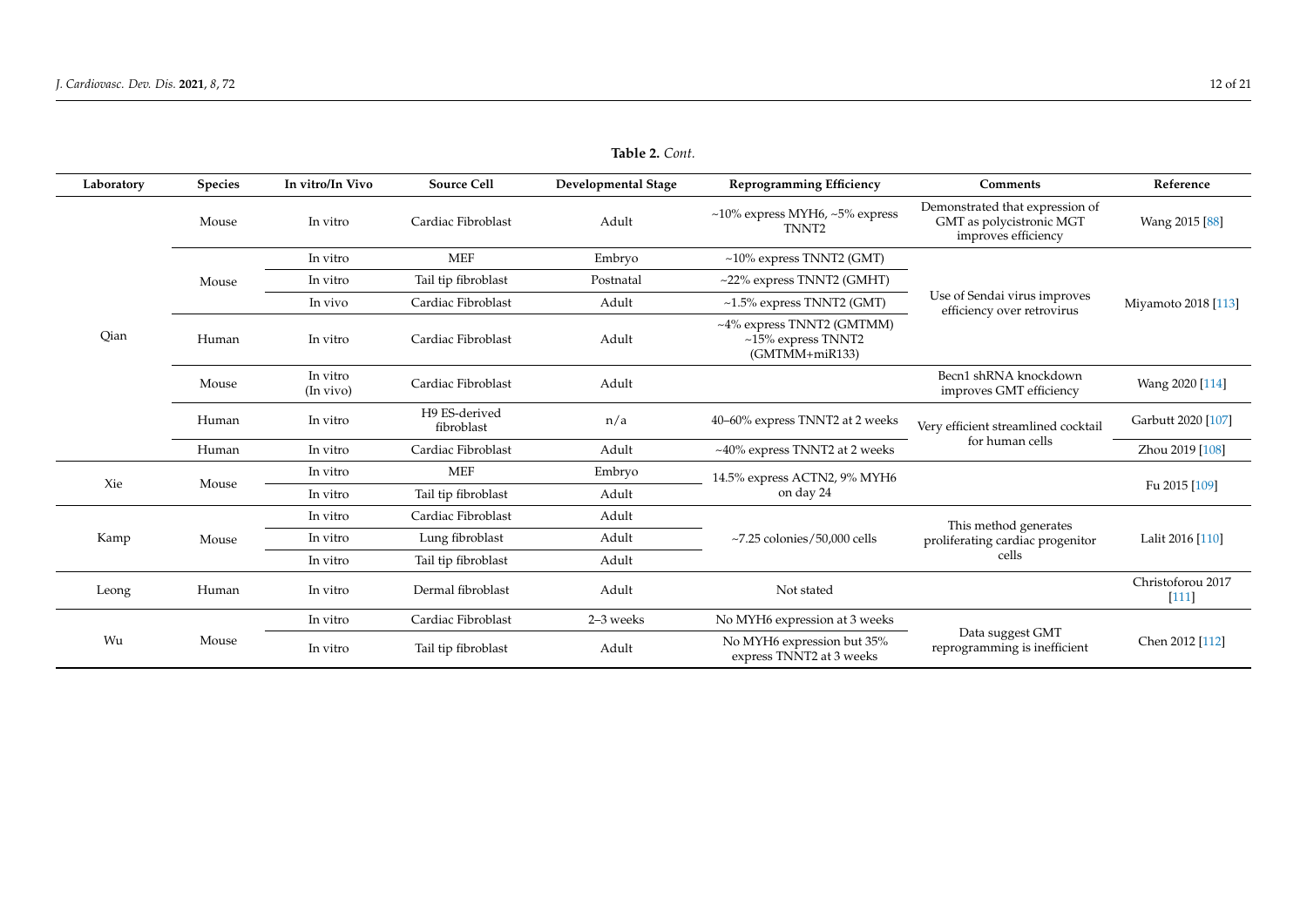# *4.4. Reprogramming Human Cells*

Human cells have proven to be more refractory to reprogramming than mouse cells, and not all findings in the rodent model have been found to be directly applicable to man. In particular, the GMT combination, which works well in mice, has been found to be insufficient to reprogramme human fibroblasts [\[99,](#page-20-21)[103\]](#page-20-22). This impasse was overcome in 2013 when three different labs published three different methods for reprogramming human cells. The Srivistava lab used a reprogramming network of seven transcription factors (GATA4, MEF2C, TBX5, MESP1, MYOCD, ESRRG, and ZFPM2) [\[99\]](#page-20-21), the Olson lab used a network of four transcription factors (GATA4, TBX5, MYOCD, and HAND2) together with two micro RNAs (miR-1 and miR-133a) [\[101\]](#page-20-23), whilst Ieda's lab used a five factor network (GATA4, MEF2C, TBX5, MESP1, and MYOCD) [\[103\]](#page-20-22). Direct comparisons between the methods are difficult because each group used a slightly different method to assay reprogramming efficiency (Table [2\)](#page-12-0).

# *4.5. In Vivo Reprogramming of the Injured Heart*

Whereas most studies to date have been performed in vitro, the attraction of this technology is that it raises the possibility to reprogramme the injured heart in vivo, thus repairing the myocardium at the same time as reducing pathological remodelling. Reprogramming in vivo presents a new set of challenges, such as that of delivering the reprogramming factors to the correct cells and a much more variable cellular environment in which to induce such changes.

Four ground-breaking studies were published by different labs in close succession in 2012 (Tables [1](#page-9-0) and [2\)](#page-12-0).

Qian et al. [\[98\]](#page-20-24), working in Srivastava's lab, and Inagawa et al. [\[102\]](#page-20-25), working on Ieda's lab, independently demonstrated in vivo reprogramming of murine cardiac fibroblasts by retroviral delivery of GMT following myocardial infarction induced by coronary artery ligation. Qian et al. found that the retrovirus delivered to the myocardium bordering the infarct zone on the same day as infarction can transduce proliferating vimentin positive activated fibroblasts in the injured heart, but not non-proliferating cells such as resident cardiac fibroblasts in the normal heart. Whilst this could be seen as a limitation on the efficiency of reprogramming, it is advantageous to be able to target reprogramming specifically to the cells participating in remodelling, reducing off-target effects. Lineage tracing using periostin CRE revealed that ACTN1 positive induced cardiomyocytes were indeed derived from fibroblasts. Qian et al. found that although reprogramming efficiency (10–15%) was similar to that observed in vitro, the induced cardiomyocytes produced were more mature in vivo and they had sarcomeric structures resembling endogenous cardiomyocytes. Statistically significant improvements in cardiac function were seen by 8–12 weeks in reprogrammed hearts relative to controls including in the ejection fraction, stroke volume and cardiac output.

Inagawa et al. [\[102\]](#page-20-25) also transduced GMT using a retroviral vector immediately following coronary artery ligation. An MYH6 reporter was expressed in 3% of viral infected cells after 2 weeks, a rate much lower than observed by Qian et al., and again only proliferating cells were targeted. Improvements in cardiac physiology were not investigated in this study.

Song et al. [\[90\]](#page-19-18), working in Olson's lab, used a similar strategy to test in vivo reprogramming by injecting GMHT retrovirus immediately following coronary artery ligation. Lineage tracing using a different CRE line, the fibroblast-specific calcium-binding protein S100A4, confirmed transdifferentiation of proliferating fibroblasts. Assessment of cardiac physiology demonstrated a progressive reduction in fractional shortening and ejection fraction beginning 24 h after injury in controls. This loss of efficiency was reduced in GMHT hearts in the weeks following injury. By 12 weeks post-injury, stroke volume of GMHT treated animals exceeded that of unoperated controls, while ejection fraction approached this level. Thus, these animals showed a greater improvement in function than GMT treated animals. Fibrosis was also reduced.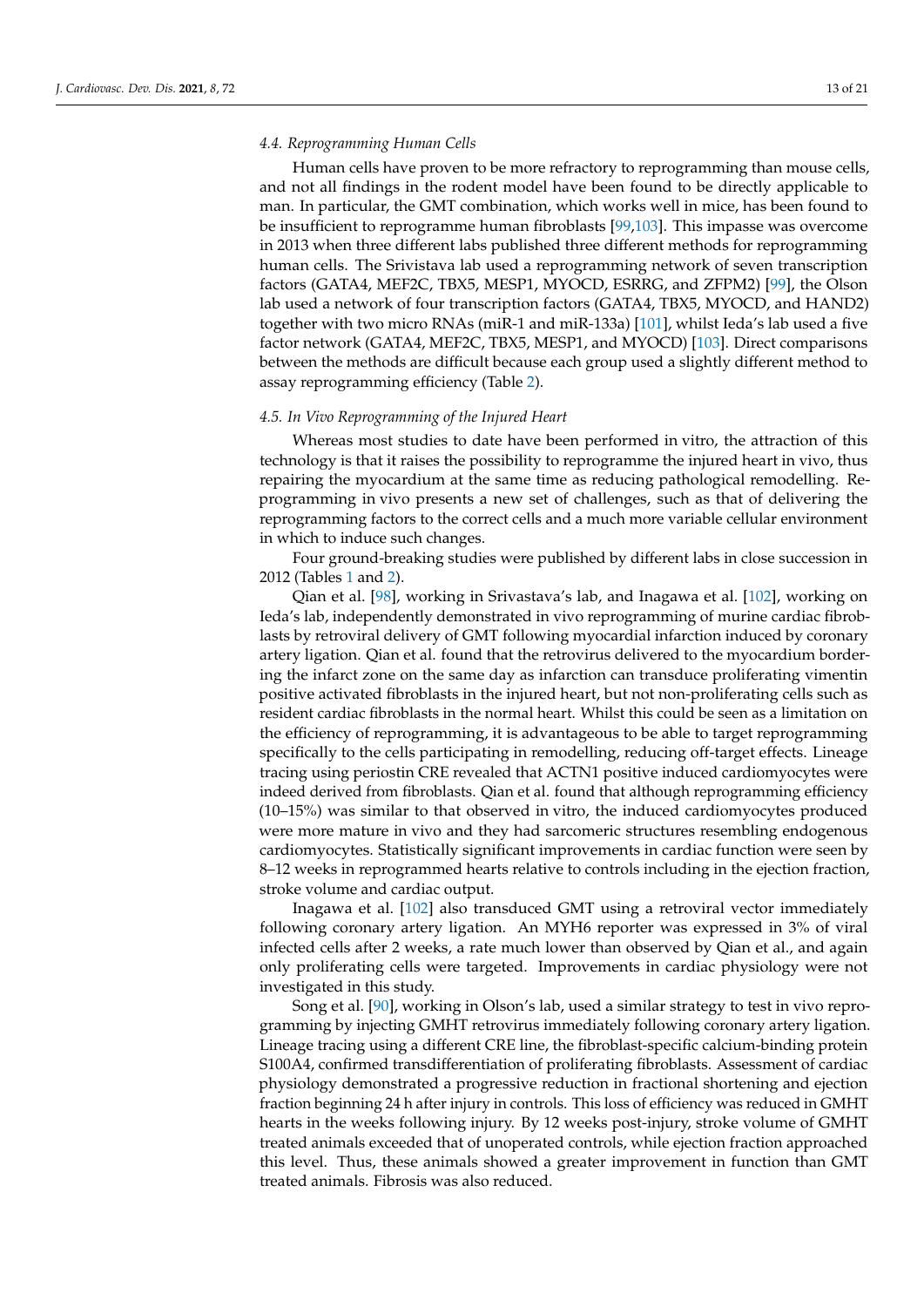Jayawardena et al. [\[106\]](#page-20-26), working in Dzau's lab, used a lentivirus to deliver four micro RNAs to the injured heart and were also able to demonstrate transdifferentiation of S100A4 CRE cells. This method did not improve cardiac function immediately after ligation but was shown to significantly improve fractional shortening and velocity of circumferential fibre shortening by 2–3 months after injury [\[115\]](#page-20-27).

The above studies utilise viral vectors that raise safety concerns regarding insertional mutagenesis, limiting their clinical applications. In 2015, Miyamoto et al. [\[113\]](#page-20-28), working in Ieda's lab, tested the use of a non-integrating Sendai virus vector. This virus replicates in the cytoplasm and does not integrate into the host genome, expression of reprogramming factors is therefore transient and not inherited by daughter cells upon cell division. Surprisingly, Miyamoto et al. found that this vector improved both efficiency of reprogramming and maturation of the resulting cells when reprogramming using GMT. In addition, immunostaining revealed specific targeting of cardiac fibroblasts and not cardiomyoctes. Functional studies demonstrated significant improvements in ejection fraction and functional shortening relative to controls at 4 weeks as well as a significant reduction in fibrotic area. An alternative approach was taken by Chang et al., working in Kim's lab, who used gold nanoparticles coated with an arginine-rich peptide in order to deliver GMT to the mouse heart following coronary artery ligation [\[116\]](#page-20-29). This work demonstrated reduced fibrotic area and infarct thickness two weeks after injury.

Thus, in summary, results from a number of different groups have independently shown that cardiac function post infarction can be improved by reprogramming. Indeed, reprogramming in vivo tends to produce more mature cardiomyocytes than in vitro efforts, perhaps because the induced cardiomyocytes receive as-yet unidentified signals from their cellular environment within the tissue [\[117\]](#page-20-30).

One caveat of these studies is that the mice used tend to be very young. Qian et al. used mice at 2 months old, while Song et al. used mice of 8–10 weeks. As mice reach sexual maturity at 6 weeks, these mice are therefore the equivalent of teenagers or young adults, whereas in man myocardial infarction is generally a disease affecting older people. As we know the murine heart maintains an intrinsic regenerative capacity in the neonatal period [\[55\]](#page-18-13), and that embryonic cells are generally more easily reprogrammed in vitro [\[92\]](#page-19-23) it is likely that reprogramming efficiency would be lower in an older heart.

# **5. Discussion**

In this review, we have shown how a detailed understanding of cell fate determination during cardiovascular embryonic development has been utilised to inform strategies to reprogramme cardiac fibroblasts in the injured heart. As was found to be the case in the embryo, there is not a single transcription factor that can flip a switch between two differentiated cell states but rather acquisition of a cardiomyocyte fate appears to depend on a synergistic interaction between multiple factors. This network appears to be somewhat tolerant of substitutions, but there are species-specific differences.

It is perhaps noteworthy that almost a decade after in vivo reprogramming was first reported in a mouse model of myocardial infarction, there are as yet no published clinical successes and no current studies are listed in [clinicaltrials.gov.](clinicaltrials.gov) This is indicative of the many challenges that remain to be overcome in the field before this potential can be realised in the clinic [\[117,](#page-20-30)[118\]](#page-20-31). Two key issues remain unsolved. These are the low rate of observed reprogramming and safety concerns regarding the use of integrating viral vectors.

Determining the level of reprogramming required to obtain a clinically relevant outcome for patients is a key question. Most studies report a relatively low rate of reprogramming even in the young heart (Table [2\)](#page-12-0), raising concerns that this may be insufficient to improve cardiac function in elderly patients. Nevertheless, evidence from mouse models has suggested that a relatively low level of reprogramming can result in a measurable improvement in cardiac function. For example, Qian et al. reported a significant improvement in ejection fraction and stroke volume with a reprogramming rate of 10–15% [\[98\]](#page-20-24), while Song et al. found that the stroke volume of treated animals exceeded that of unoperated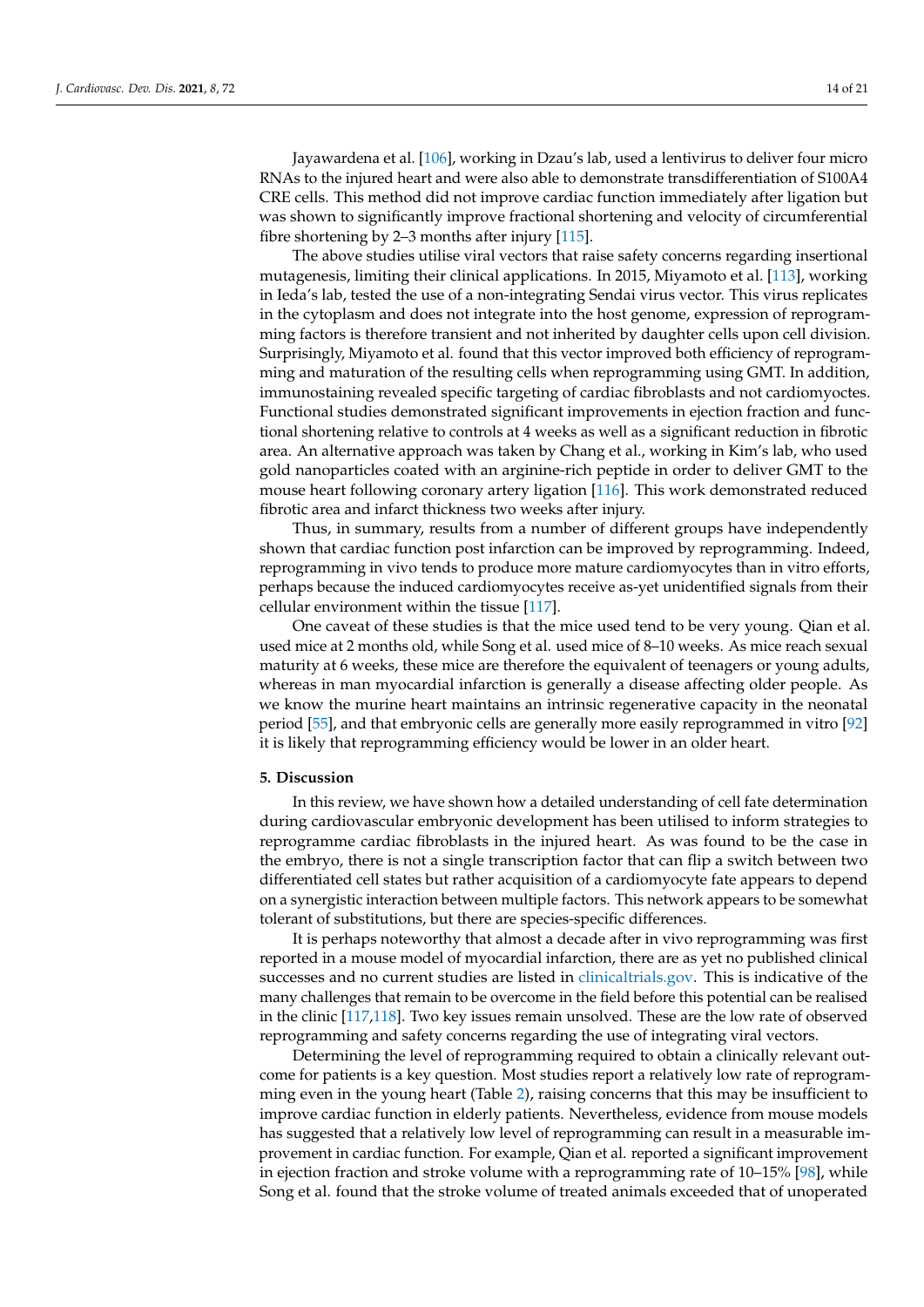controls at 12 weeks [\[90\]](#page-19-18). We do not yet know whether the same effect would be seen in a patient and some have suggested a much higher level of reprogramming is needed, perhaps as high as 50% [\[119\]](#page-21-0). Only the recently published streamlined method developed in the Qian lab has approached this level of efficiency, achieving a rate of 40–60% [\[107](#page-20-32)[,108\]](#page-20-33), but this is an in vitro method that utilises a selectable marker for infected cells limiting its potential for translation. Perhaps a fruitful avenue for future basic research would be to study the relationship between reprogramming efficiency and functional recovery in the mouse MI model, or a more clinically relevant animal model such as the pig, in order to put a more precise figure on the required reprogramming threshold to inform future efforts. We also need more detailed data on the long-term impacts of reprogramming. How long do reprogrammed cells survive, are they epigenetically compromised in some way? Furthermore, all such studies to date have studied reprogramming in an acute model of myocardial infarction, studies on chronic heart failure models are lacking [\[120\]](#page-21-1).

How can reprogramming efficiency be improved in vivo? In simple terms, this involves ensuring that the full complement of reprogramming factors is delivered to as many cells as possible and that these cells are receptive to those factors. Reprogramming appears to be effective only for dividing rather than quiescent cells [\[53,](#page-18-11)[90,](#page-19-18)[98\]](#page-20-24). To date, the virus has been delivered at the same time as the coronary artery is ligated in all in vivo mouse studies, but it may be that efficiency could be improved by treatment at a later stage when activated fibroblasts are at the peak of their proliferation, before their transdifferentiation to the more quiescent myofibroblasts (Section [3.2\)](#page-5-0). It will also be important to target these cells before harmful collagen deposition occurs. The best timepoint would need to be optimised. The use of polycistronic vectors improves delivery efficiency and also allows manipulation of the relative levels of each factor, which also appears to be an important consideration [\[88\]](#page-19-16).

Cardiac fibroblasts perform an important role in the heart and therefore we must ensure that only harmful scar tissue is reprogrammed. How can we target reprogramming to specific cell populations to prevent harmful off-target effects? Perhaps the answer to this may lie in engineering vectors to drive expression using enhancers/promoters active only in activated myofibroblasts, or by building in negative selection, which shuts down the expression of reprogramming factors if present in an unwanted cell type. Viruses could be targeted to specific cell types by engineering surface epitopes.

Safety is a concern with any viral vector due to the danger of oncogenic insertional mutagenesis and this has been an impediment in the clinical application of this technology. Qian's highly efficient method [\[107](#page-20-32)[,108\]](#page-20-33) nevertheless depends on the use of integrating viruses, which may be unsafe for clinical use, and development of a non-integrating approach is needed. To this end, results from Ieda's lab in mice using the non-integrating Sendai virus are promising, and fortuitously this method also appears to improve reprogramming efficiency [\[113\]](#page-20-28).

An alternative approach to improve safety may be to eliminate the viral vector entirely and to find alternative methods. Small molecule drugs can modify epigenetic status [\[109\]](#page-20-34). Chang et al. have demonstrated the successful delivery of GMT using gold nanoparticles coated with an arginine-rich peptide in a mouse model of MI [\[116\]](#page-20-29). However, these are non-specific methods that do not specifically target activated myofibroblasts and may result in harmful alterations to other cells in the heart. In addition, small molecule epigenetic modifiers may modify off-target gene loci.

A modification of CRISPR gene editing may provide a method to specifically modify the epigenetic status of endogenous genes required for reprogramming. A modified enzymatically inactive version of CAS9, known as dead CAS9 (dCAS9) can be targeted using short guide RNAs to enhancers of transcription factors such as the GMHT network [\[114\]](#page-20-35). The guide RNA contains aptamers that recruit transcriptional activators to the locus, while CAS9 itself can be engineered to contain an activation domain [\[121\]](#page-21-2). This method has the advantage of activating endogenous genes rather than driving transgene expression and is also more easily adaptable to target different genes in the cardiogenic network. However,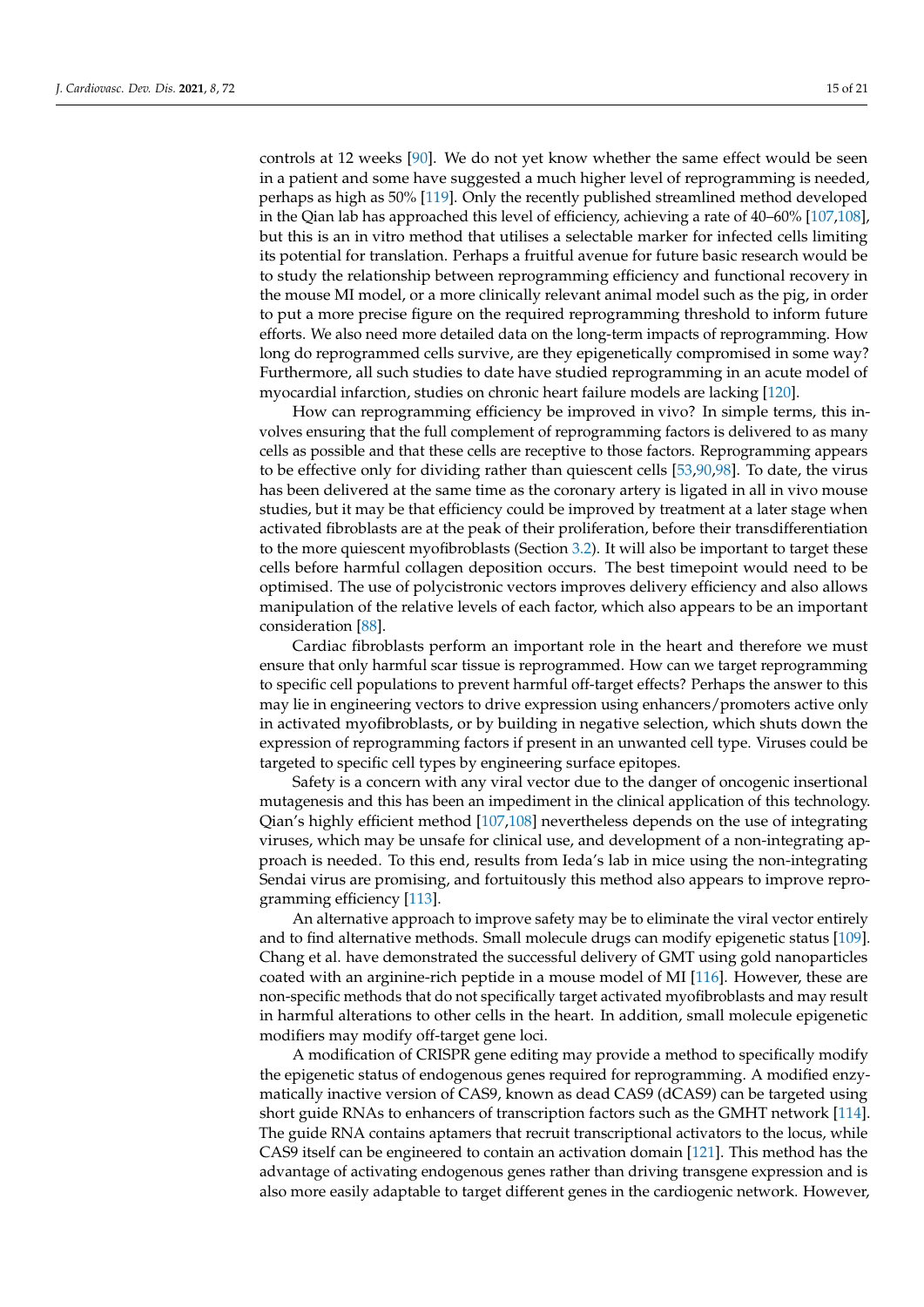expression of dCAS9 in the original protocol required viral transduction and an alternative non-viral delivery method needs to be developed.

miRNA has been shown to be effective in reprogramming [\[106\]](#page-20-26). Although in vivo work to date has used a viral vector to drive miRNA expression, it is possible to deliver miRNA to cells without the use of a virus. For example, miRNAs are known to be transferred between cells by extracellular vesicles and these can be harnessed as novel therapeutics [\[122\]](#page-21-3). miRNA or synthetic mimics can be loaded into vesicles produced in vitro and these could in theory be targeted to specific populations of cells within the injured heart by engineering of transmembrane proteins [\[123\]](#page-21-4). Such an approach may also be useful for delivery of drugs or mRNA.

Despite these hurdles that remain to be fully overcome the field offers much hope that one day a patient arriving at an intensive cardiac unit following an acute myocardial infarction may receive a simple injection as part of their treatment and this might serve to regenerate the myocardium, preventing fibrosis and restoring cardiac function.

**Author Contributions:** Conceptualization, I.M.D.; writing—original draft preparation, E.A., R.M., A.J., K.F. and I.M.D.; writing—review and editing, I.M.D.; supervision, I.M.D.; project administration, I.M.D. All authors have read and agreed to the published version of the manuscript.

**Funding:** This research received no external funding.

**Institutional Review Board Statement:** Not applicable.

**Informed Consent Statement:** Not applicable.

**Data Availability Statement:** Not applicable.

**Conflicts of Interest:** The authors declare no conflict of interest.

#### <span id="page-16-11"></span>**References**

- <span id="page-16-0"></span>1. Sulo, G.; Igland, J.; Vollset, S.E.; Nygård, O.; Ebbing, M.; Sulo, E.; Egeland, G.M.; Tell, G.S. Heart failure complicating acute myocardial infarction; burden and timing of occurrence: A nation-wide analysis including 86,771 patients from the Cardiovascular Disease in Norway (CVDNOR) Project. *J. Am. Heart Assoc.* **2016**, *5*, e002667. [\[CrossRef\]](http://doi.org/10.1161/JAHA.115.002667) [\[PubMed\]](http://www.ncbi.nlm.nih.gov/pubmed/26744379)
- 2. Hung, J.; Teng, T.H.K.; Finn, J.; Knuiman, M.; Briffa, T.; Stewart, S.; Sanfilippo, F.M.; Ridout, S.; Hobbs, M. Trends From 1996 to 2007 in Incidence and Mortality Outcomes of Heart Failure After Acute Myocardial Infarction: A Population-Based Study of 20,812 Patients With First Acute Myocardial Infarction in W estern Australia. *J. Am. Heart Assoc.* **2013**, *2*, e000172. [\[CrossRef\]](http://doi.org/10.1161/JAHA.113.000172) [\[PubMed\]](http://www.ncbi.nlm.nih.gov/pubmed/24103569)
- <span id="page-16-1"></span>3. Jenča, D.; Melenovský, V.; Stehlik, J.; Staněk, V.; Kettner, J.; Kautzner, J.; Adámková, V.; Wohlfahrt, P. Heart failure after myocardial infarction: Incidence and predictors. *ESC Heart Fail.* **2021**, *8*, 222–237. [\[CrossRef\]](http://doi.org/10.1002/ehf2.13144)
- <span id="page-16-2"></span>4. Takahashi, K.; Yamanaka, S. Induction of pluripotent stem cells from mouse embryonic and adult fibroblast cultures by defined factors. *Cell* **2006**, *126*, 663–676. [\[CrossRef\]](http://doi.org/10.1016/j.cell.2006.07.024)
- <span id="page-16-3"></span>5. Wang, H.; Yang, Y.; Liu, J.; Qian, L. Direct cell reprogramming: Approaches, mechanisms and progress. *Nat. Rev. Mol. Cell Biol.* **2021**, *22*, 410–424. [\[CrossRef\]](http://doi.org/10.1038/s41580-021-00335-z)
- 6. Werner, J.H.; Rosenberg, J.H.; Um, J.Y.; Moulton, M.J.; Agrawal, D.K. Molecular discoveries and treatment strategies by direct reprogramming in cardiac regeneration. *Transl. Res.* **2019**, *203*, 73–87. [\[CrossRef\]](http://doi.org/10.1016/j.trsl.2018.07.012)
- <span id="page-16-4"></span>7. Kurotsu, S.; Suzuki, T.; Ieda, M. Direct reprogramming, epigenetics, and cardiac regeneration. *J. Card. Fail.* **2017**, *23*, 552–557. [\[CrossRef\]](http://doi.org/10.1016/j.cardfail.2017.05.009)
- <span id="page-16-5"></span>8. Tucker, N.R.; Chaffin, M.; Fleming, S.J.; Hall, A.W.; Parsons, V.A.; Bedi, K.C.; Akkad, A.-D.; Herndon, C.N.; Arduini, A.; Papangeli, I.; et al. Transcriptional and Cellular Diversity of the Human Heart. *Circulation* **2020**, *142*, 466–482. [\[CrossRef\]](http://doi.org/10.1161/CIRCULATIONAHA.119.045401) [\[PubMed\]](http://www.ncbi.nlm.nih.gov/pubmed/32403949)
- <span id="page-16-6"></span>9. Dykes, I.M.; van Bueren, K.L.; Scambler, P.J. HIC2 regulates isoform switching during maturation of the cardiovascular system. *J. Mol. Cell. Cardiol.* **2018**, *114*, 29–37. [\[CrossRef\]](http://doi.org/10.1016/j.yjmcc.2017.10.007) [\[PubMed\]](http://www.ncbi.nlm.nih.gov/pubmed/29061339)
- 10. Yin, Z.; Ren, J.; Guo, W. Sarcomeric protein isoform transitions in cardiac muscle: A journey to heart failure. *Biochim. Biophys. Acta* **2015**, *1852*, 47–52. [\[CrossRef\]](http://doi.org/10.1016/j.bbadis.2014.11.003)
- <span id="page-16-7"></span>11. England, J.; Loughna, S. Heavy and light roles: Myosin in the morphogenesis of the heart. *Cell. Mol. Life Sci. CMLS* **2013**, *70*, 1221–1239. [\[CrossRef\]](http://doi.org/10.1007/s00018-012-1131-1) [\[PubMed\]](http://www.ncbi.nlm.nih.gov/pubmed/22955375)
- <span id="page-16-8"></span>12. Paik, D.T.; Cho, S.; Tian, L.; Chang, H.Y.; Wu, J.C. Single-Cell RNA sequencing in cardiovascular development, disease and medicine. *Nat. Rev. Cardiol.* **2020**, *17*, 457–473. [\[CrossRef\]](http://doi.org/10.1038/s41569-020-0359-y)
- <span id="page-16-9"></span>13. Ackers-Johnson, M.; Tan, W.L.W.; Foo, R.S.-Y. Following hearts, one cell at a time: Recent applications of single-cell RNA sequencing to the understanding of heart disease. *Nat. Commun.* **2018**, *9*, 4434. [\[CrossRef\]](http://doi.org/10.1038/s41467-018-06894-8)
- <span id="page-16-10"></span>14. Zhou, P.; Pu, W.T. Recounting Cardiac Cellular Composition. *Circ. Res.* **2016**, *118*, 368–370. [\[CrossRef\]](http://doi.org/10.1161/CIRCRESAHA.116.308139)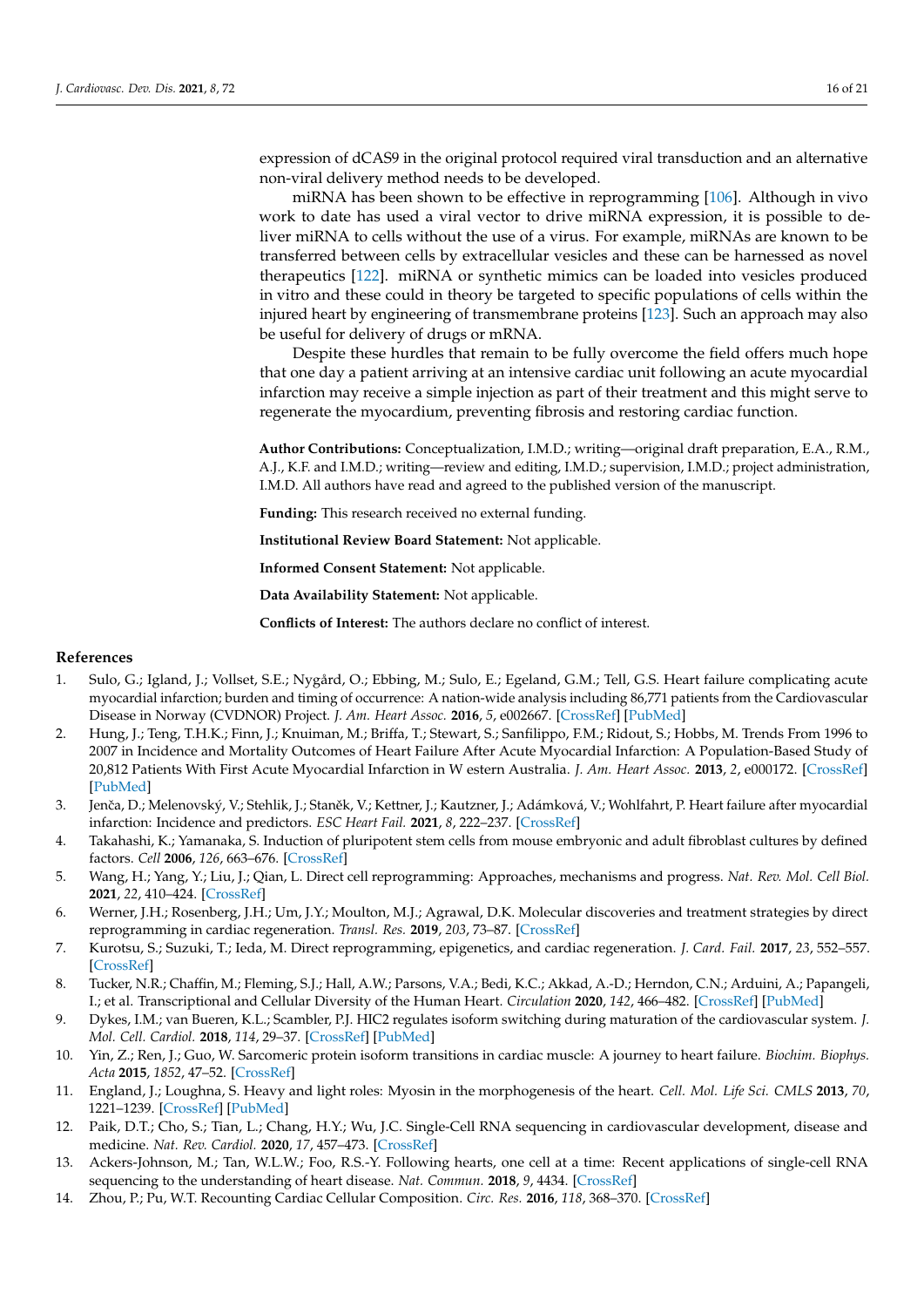- <span id="page-17-0"></span>15. Weber, K.T.; Sun, Y.; Bhattacharya, S.K.; Ahokas, R.A.; Gerling, I.C. Myofibroblast-mediated mechanisms of pathological remodelling of the heart. *Nat. Rev. Cardiol.* **2013**, *10*, 15. [\[CrossRef\]](http://doi.org/10.1038/nrcardio.2012.158)
- <span id="page-17-1"></span>16. Tallquist, M.D.; Molkentin, J.D. Redefining the identity of cardiac fibroblasts. *Nat. Rev. Cardiol.* **2017**, *14*, 484–491. [\[CrossRef\]](http://doi.org/10.1038/nrcardio.2017.57)
- <span id="page-17-2"></span>17. Furtado, M.B.; Costa, M.W.; Pranoto, E.A.; Salimova, E.; Pinto, A.R.; Lam, N.T.; Park, A.; Snider, P.; Chandran, A.; Harvey, R.P. Cardiogenic genes expressed in cardiac fibroblasts contribute to heart development and repair. *Circ. Res.* **2014**, *114*, 1422–1434. [\[CrossRef\]](http://doi.org/10.1161/CIRCRESAHA.114.302530) [\[PubMed\]](http://www.ncbi.nlm.nih.gov/pubmed/24650916)
- <span id="page-17-3"></span>18. Swirski, F.K.; Nahrendorf, M. Cardioimmunology: The immune system in cardiac homeostasis and disease. *Nat. Rev. Immunol.* **2018**, *18*, 733–744. [\[CrossRef\]](http://doi.org/10.1038/s41577-018-0065-8) [\[PubMed\]](http://www.ncbi.nlm.nih.gov/pubmed/30228378)
- <span id="page-17-4"></span>19. Greenberg, M.V.; Bourc'his, D. The diverse roles of DNA methylation in mammalian development and disease. *Nat. Rev. Mol. Cell Biol.* **2019**, *20*, 590–607. [\[CrossRef\]](http://doi.org/10.1038/s41580-019-0159-6) [\[PubMed\]](http://www.ncbi.nlm.nih.gov/pubmed/31399642)
- <span id="page-17-5"></span>20. Klemm, S.L.; Shipony, Z.; Greenleaf, W.J. Chromatin accessibility and the regulatory epigenome. *Nat. Rev. Genet.* **2019**, *20*, 207–220. [\[CrossRef\]](http://doi.org/10.1038/s41576-018-0089-8)
- <span id="page-17-6"></span>21. Prummel, K.D.; Nieuwenhuize, S.; Mosimann, C. The lateral plate mesoderm. *Development* **2020**, *147*, dev175059. [\[CrossRef\]](http://doi.org/10.1242/dev.175059)
- <span id="page-17-7"></span>22. Chabab, S.; Lescroart, F.; Rulands, S.; Mathiah, N.; Simons, B.D.; Blanpain, C. Uncovering the Number and Clonal Dynamics of Mesp1 Progenitors during Heart Morphogenesis. *Cell Rep.* **2016**, *14*, 1–10. [\[CrossRef\]](http://doi.org/10.1016/j.celrep.2015.12.013) [\[PubMed\]](http://www.ncbi.nlm.nih.gov/pubmed/26725109)
- <span id="page-17-8"></span>23. Chan, S.S.; Shi, X.; Toyama, A.; Arpke, R.W.; Dandapat, A.; Iacovino, M.; Kang, J.; Le, G.; Hagen, H.R.; Garry, D.J.; et al. Mesp1 patterns mesoderm into cardiac, hematopoietic, or skeletal myogenic progenitors in a context-dependent manner. *Cell Stem Cell* **2013**, *12*, 587–601. [\[CrossRef\]](http://doi.org/10.1016/j.stem.2013.03.004) [\[PubMed\]](http://www.ncbi.nlm.nih.gov/pubmed/23642367)
- 24. Soibam, B.; Benham, A.; Kim, J.; Weng, K.-C.; Yang, L.; Xu, X.; Robertson, M.; Azares, A.; Cooney, A.J.; Schwartz, R.J.; et al. Genome-Wide Identification of MESP1 Targets Demonstrates Primary Regulation Over Mesendoderm Gene Activity. *Stem Cells* **2015**, *33*, 3254–3265. [\[CrossRef\]](http://doi.org/10.1002/stem.2111)
- 25. Bondue, A.; Lapouge, G.; Paulissen, C.; Semeraro, C.; Iacovino, M.; Kyba, M.; Blanpain, C. Mesp1 Acts as a Master Regulator of Multipotent Cardiovascular Progenitor Specification. *Cell Stem Cell* **2008**, *3*, 69–84. [\[CrossRef\]](http://doi.org/10.1016/j.stem.2008.06.009)
- <span id="page-17-9"></span>26. Saga, Y.; Miyagawa-Tomita, S.; Takagi, A.; Kitajima, S.; Miyazaki, J.; Inoue, T. MesP1 is expressed in the heart precursor cells and required for the formation of a single heart tube. *Development* **1999**, *126*, 3437–3447. [\[CrossRef\]](http://doi.org/10.1242/dev.126.15.3437)
- <span id="page-17-10"></span>27. Islas, J.F.; Liu, Y.; Weng, K.C.; Robertson, M.J.; Zhang, S.; Prejusa, A.; Harger, J.; Tikhomirova, D.; Chopra, M.; Iyer, D.; et al. Transcription factors ETS2 and MESP1 transdifferentiate human dermal fibroblasts into cardiac progenitors. *Proc. Natl. Acad. Sci. USA* **2012**, *109*, 13016–13021. [\[CrossRef\]](http://doi.org/10.1073/pnas.1120299109)
- <span id="page-17-11"></span>28. Olson, E.N. Gene Regulatory Networks in the Evolution and Development of the Heart. *Science* **2006**, *313*, 1922–1927. [\[CrossRef\]](http://doi.org/10.1126/science.1132292) [\[PubMed\]](http://www.ncbi.nlm.nih.gov/pubmed/17008524)
- 29. Bruneau, B.G. Signaling and transcriptional networks in heart development and regeneration. *Cold Spring Harb. Perspect. Biol.* **2013**, *5*, a008292. [\[CrossRef\]](http://doi.org/10.1101/cshperspect.a008292)
- 30. Hiroi, Y.; Kudoh, S.; Monzen, K.; Ikeda, Y.; Yazaki, Y.; Nagai, R.; Komuro, I. Tbx5 associates with Nkx2-5 and synergistically promotes cardiomyocyte differentiation. *Nat. Genet.* **2001**, *28*, 276–280. [\[CrossRef\]](http://doi.org/10.1038/90123) [\[PubMed\]](http://www.ncbi.nlm.nih.gov/pubmed/11431700)
- <span id="page-17-12"></span>31. Durocher, D.; Charron, F.; Warren, R.; Schwartz, R.J.; Nemer, M. The cardiac transcription factors Nkx2-5 and GATA-4 are mutual cofactors. *EMBO J.* **1997**, *16*, 5687–5696. [\[CrossRef\]](http://doi.org/10.1093/emboj/16.18.5687)
- <span id="page-17-13"></span>32. Lescroart, F.; Chabab, S.; Lin, X.; Rulands, S.; Paulissen, C.; Rodolosse, A.; Auer, H.; Achouri, Y.; Dubois, C.; Bondue, A. Early lineage restriction in temporally distinct populations of Mesp1 progenitors during mammalian heart development. *Nat. Cell Biol.* **2014**, *16*, 829. [\[CrossRef\]](http://doi.org/10.1038/ncb3024)
- <span id="page-17-14"></span>33. Moses, K.A.; DeMayo, F.; Braun, R.M.; Reecy, J.L.; Schwartz, R.J. Embryonic expression of an Nkx2-5/Cre gene using ROSA26 reporter mice. *Genesis* **2001**, *31*, 176–180. [\[CrossRef\]](http://doi.org/10.1002/gene.10022) [\[PubMed\]](http://www.ncbi.nlm.nih.gov/pubmed/11783008)
- <span id="page-17-15"></span>34. Molkentin, J.D.; Lin, Q.; Duncan, S.A.; Olson, E.N. Requirement of the transcription factor GATA4 for heart tube formation and ventral morphogenesis. *Genes Dev.* **1997**, *11*, 1061–1072. [\[CrossRef\]](http://doi.org/10.1101/gad.11.8.1061)
- <span id="page-17-16"></span>35. Bruneau, B.G.; Nemer, G.; Schmitt, J.P.; Charron, F.; Robitaille, L.; Caron, S.; Conner, D.A.; Gessler, M.; Nemer, M.; Seidman, C.E. A murine model of Holt-Oram syndrome defines roles of the T-box transcription factor Tbx5 in cardiogenesis and disease. *Cell* **2001**, *106*, 709–721. [\[CrossRef\]](http://doi.org/10.1016/S0092-8674(01)00493-7)
- <span id="page-17-17"></span>36. Lin, Q.; Schwarz, J.; Bucana, C.; Olson, E.N. Control of mouse cardiac morphogenesis and myogenesis by transcription factor MEF2C. *Science* **1997**, *276*, 1404–1407. [\[CrossRef\]](http://doi.org/10.1126/science.276.5317.1404)
- <span id="page-17-18"></span>37. Cai, C.L.; Liang, X.; Shi, Y.; Chu, P.H.; Pfaff, S.L.; Chen, J.; Evans, S. Isl1 identifies a cardiac progenitor population that proliferates prior to differentiation and contributes a majority of cells to the heart. *Dev. Cell* **2003**, *5*, 877–889. [\[CrossRef\]](http://doi.org/10.1016/S1534-5807(03)00363-0)
- <span id="page-17-19"></span>38. Ma, Q.; Zhou, B.; Pu, W.T. Reassessment of Isl1 and Nkx2-5 cardiac fate maps using a Gata4-based reporter of Cre activity. *Dev. Biol.* **2008**, *323*, 98–104. [\[CrossRef\]](http://doi.org/10.1016/j.ydbio.2008.08.013) [\[PubMed\]](http://www.ncbi.nlm.nih.gov/pubmed/18775691)
- <span id="page-17-20"></span>39. Dodou, E.; Verzi, M.P.; Anderson, J.P.; Xu, S.-M.; Black, B.L. Mef2c is a direct transcriptional target of ISL1 and GATA factors in the anterior heart field during mouse embryonic development. *Development* **2004**, *131*, 3931–3942. [\[CrossRef\]](http://doi.org/10.1242/dev.01256)
- <span id="page-17-21"></span>40. Miano, J.M. Myocardin in biology and disease. *J. Biomed. Res.* **2015**, *29*, 3–19.
- <span id="page-17-22"></span>41. Wystub, K.; Besser, J.; Bachmann, A.; Boettger, T.; Braun, T. miR-1/133a Clusters Cooperatively Specify the Cardiomyogenic Lineage by Adjustment of Myocardin Levels during Embryonic Heart Development. *PLoS Genet.* **2013**, *9*, e1003793. [\[CrossRef\]](http://doi.org/10.1371/journal.pgen.1003793) [\[PubMed\]](http://www.ncbi.nlm.nih.gov/pubmed/24068960)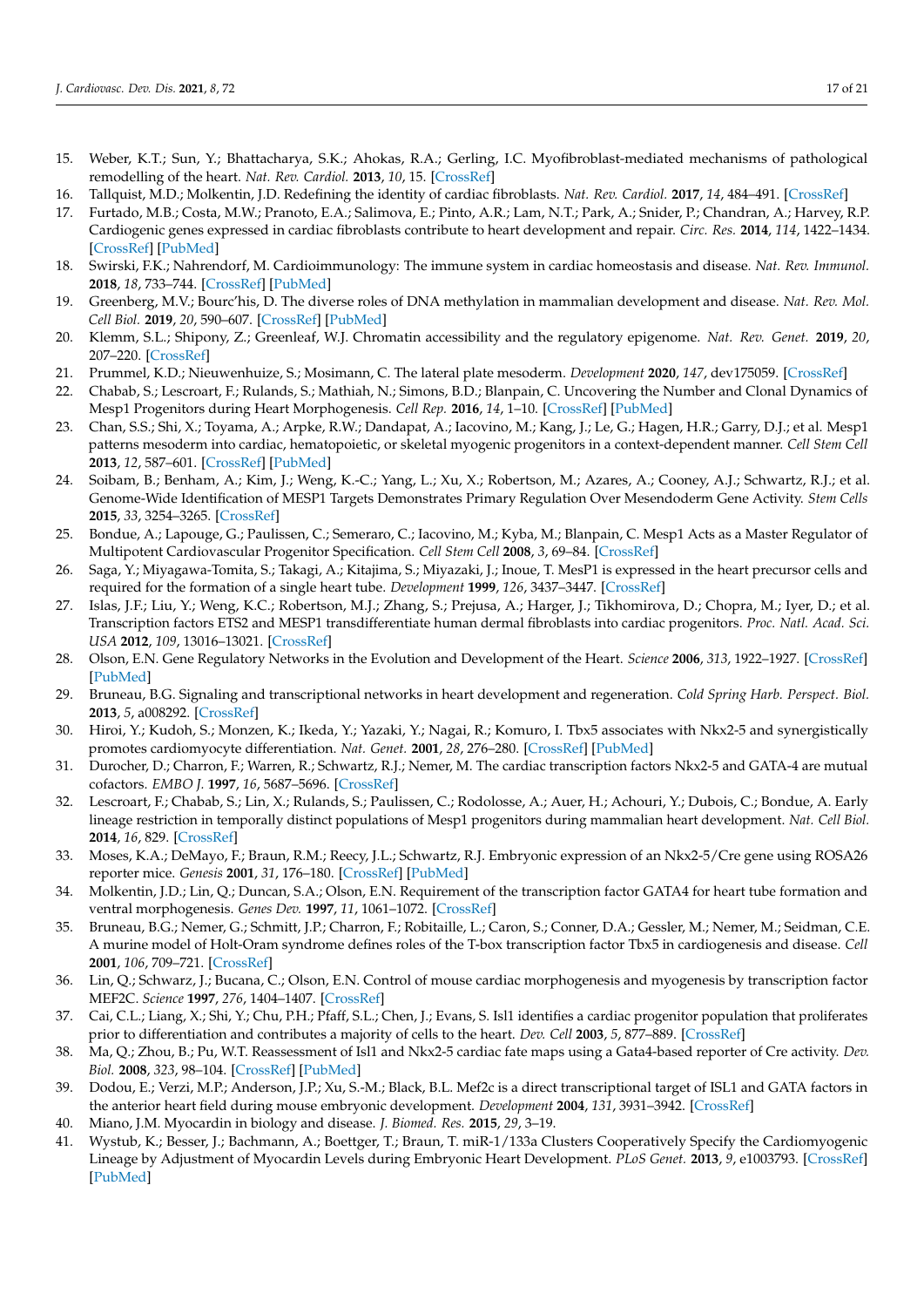- <span id="page-18-0"></span>42. Furtado, M.B.; Nim, H.T.; Boyd, S.E.; Rosenthal, N.A. View from the heart: Cardiac fibroblasts in development, scarring and regeneration. *Development* **2016**, *143*, 387–397. [\[CrossRef\]](http://doi.org/10.1242/dev.120576)
- <span id="page-18-1"></span>43. Moore-Morris, T.; Guimarães-Camboa, N.; Banerjee, I.; Zambon, A.C.; Kisseleva, T.; Velayoudon, A.; Stallcup, W.B.; Gu, Y.; Dalton, N.D.; Cedenilla, M. Resident fibroblast lineages mediate pressure overload–induced cardiac fibrosis. *J. Clin. Investig.* **2014**, *124*, 2921–2934. [\[CrossRef\]](http://doi.org/10.1172/JCI74783) [\[PubMed\]](http://www.ncbi.nlm.nih.gov/pubmed/24937432)
- <span id="page-18-2"></span>44. Ali, S.R.; Ranjbarvaziri, S.; Talkhabi, M.; Zhao, P.; Subat, A.; Hojjat, A.; Kamran, P.; Müller, A.M.; Volz, K.S.; Tang, Z. Developmental heterogeneity of cardiac fibroblasts does not predict pathological proliferation and activation. *Circ. Res.* **2014**, *115*, 625–635. [\[CrossRef\]](http://doi.org/10.1161/CIRCRESAHA.115.303794)
- <span id="page-18-3"></span>45. Simões, F.C.; Riley, P.R. The ontogeny, activation and function of the epicardium during heart development and regeneration. *Development* **2018**, *145*, dev155994. [\[CrossRef\]](http://doi.org/10.1242/dev.155994)
- <span id="page-18-4"></span>46. Dyer, L.A.; Patterson, C. Development of the endothelium: An emphasis on heterogeneity. *Semin. Thromb. Hemost.* **2010**, *36*, 227–235. [\[CrossRef\]](http://doi.org/10.1055/s-0030-1253446)
- <span id="page-18-5"></span>47. Qiu, J.; Hirschi, K.K. Endothelial Cell Development and Its Application to Regenerative Medicine. *Circ. Res.* **2019**, *125*, 489–501. [\[CrossRef\]](http://doi.org/10.1161/CIRCRESAHA.119.311405) [\[PubMed\]](http://www.ncbi.nlm.nih.gov/pubmed/31518171)
- <span id="page-18-6"></span>48. Yamagishi, H. Cardiac Neural Crest. *Cold Spring Harb. Perspect. Biol.* **2005**, *16*, 704–715. [\[CrossRef\]](http://doi.org/10.1101/cshperspect.a036715) [\[PubMed\]](http://www.ncbi.nlm.nih.gov/pubmed/32071091)
- <span id="page-18-7"></span>49. Konstantinidis, K.; Whelan, R.S.; Kitsis, R.N. Mechanisms of cell death in heart disease. *Arter. Thromb. Vasc. Biol.* **2012**, *32*, 1552–1562. [\[CrossRef\]](http://doi.org/10.1161/ATVBAHA.111.224915) [\[PubMed\]](http://www.ncbi.nlm.nih.gov/pubmed/22596221)
- <span id="page-18-8"></span>50. Gwechenberger, M.; Mendoza, L.H.; Youker, K.A.; Frangogiannis, N.G.; Smith, C.W.; Michael, L.H.; Entman, M.L. Cardiac myocytes produce interleukin-6 in culture and in viable border zone of reperfused infarctions. *Circulation* **1999**, *99*, 546–551. [\[CrossRef\]](http://doi.org/10.1161/01.CIR.99.4.546)
- <span id="page-18-9"></span>51. Frangogiannis, N.G. Chemokines in the ischemic myocardium: From inflammation to fibrosis. *Inflamm. Res.* **2004**, *53*, 585–595. [\[CrossRef\]](http://doi.org/10.1007/s00011-004-1298-5)
- <span id="page-18-10"></span>52. Hanna, A.; Frangogiannis, N.G. The Role of the TGF-β Superfamily in Myocardial Infarction. *Front. Cardiovasc. Med.* **2019**, *6*, 140. [\[CrossRef\]](http://doi.org/10.3389/fcvm.2019.00140) [\[PubMed\]](http://www.ncbi.nlm.nih.gov/pubmed/31620450)
- <span id="page-18-11"></span>53. Poss, K.D.; Wilson, L.G.; Keating, M.T. Heart regeneration in zebrafish. *Science* **2002**, *298*, 2188–2190. [\[CrossRef\]](http://doi.org/10.1126/science.1077857) [\[PubMed\]](http://www.ncbi.nlm.nih.gov/pubmed/12481136)
- <span id="page-18-12"></span>54. Sanz-Morejón, A.; Mercader, N. Recent insights into zebrafish cardiac regeneration. *Curr. Opin. Genet. Dev.* **2020**, *64*, 37–43. [\[CrossRef\]](http://doi.org/10.1016/j.gde.2020.05.020)
- <span id="page-18-13"></span>55. Porrello, E.R.; Olson, E.N. A neonatal blueprint for cardiac regeneration. *Stem Cell Res.* **2014**, *13*, 556–570. [\[CrossRef\]](http://doi.org/10.1016/j.scr.2014.06.003) [\[PubMed\]](http://www.ncbi.nlm.nih.gov/pubmed/25108892)
- <span id="page-18-14"></span>56. Wynn, T. Cellular and molecular mechanisms of fibrosis. *J. Pathol.* **2008**, *214*, 199–210. [\[CrossRef\]](http://doi.org/10.1002/path.2277) [\[PubMed\]](http://www.ncbi.nlm.nih.gov/pubmed/18161745)
- <span id="page-18-15"></span>57. Haudek, S.B.; Xia, Y.; Huebener, P.; Lee, J.M.; Carlson, S.; Crawford, J.R.; Pilling, D.; Gomer, R.H.; Trial, J.; Frangogiannis, N.G. Bone marrow-derived fibroblast precursors mediate ischemic cardiomyopathy in mice. *Proc. Natl. Acad. Sci. USA* **2006**, *103*, 18284–18289. [\[CrossRef\]](http://doi.org/10.1073/pnas.0608799103)
- <span id="page-18-16"></span>58. Van Amerongen, M.; Bou-Gharios, G.; Popa, E.; van Ark, J.; Petersen, A.; van Dam, G.; van Luyn, M.; Harmsen, M. Bone marrow-derived myofibroblasts contribute functionally to scar formation after myocardial infarction. *J. Pathol.* **2008**, *214*, 377–386. [\[CrossRef\]](http://doi.org/10.1002/path.2281)
- <span id="page-18-17"></span>59. Desmoulière, A.; Geinoz, A.; Gabbiani, F.; Gabbiani, G. Transforming growth factor-beta 1 induces alpha-smooth muscle actin expression in granulation tissue myofibroblasts and in quiescent and growing cultured fibroblasts. *J. Cell Biol.* **1993**, *122*, 103–111. [\[CrossRef\]](http://doi.org/10.1083/jcb.122.1.103)
- <span id="page-18-18"></span>60. Davis, J.; Molkentin, J.D. Myofibroblasts: Trust your heart and let fate decide. *J. Mol. Cell. Cardiol.* **2014**, *70*, 9–18. [\[CrossRef\]](http://doi.org/10.1016/j.yjmcc.2013.10.019)
- <span id="page-18-19"></span>61. Tomasek, J.J.; Gabbiani, G.; Hinz, B.; Chaponnier, C.; Brown, R.A. Myofibroblasts and mechano-regulation of connective tissue remodelling. *Nat. Rev. Mol. Cell Biol.* **2002**, *3*, 349–363. [\[CrossRef\]](http://doi.org/10.1038/nrm809)
- <span id="page-18-20"></span>62. Shinde, A.; Frangogiannis, N. Fibroblasts in myocardial infarction: A role in inflammation and repair. *J. Mol. Cell. Cardiol.* **2014**, *70*, 74–82. [\[CrossRef\]](http://doi.org/10.1016/j.yjmcc.2013.11.015)
- <span id="page-18-21"></span>63. Simões, F.C.; Cahill, T.J.; Kenyon, A.; Gavriouchkina, D.; Vieira, J.M.; Sun, X.; Pezzolla, D.; Ravaud, C.; Masmanian, E.; Weinberger, M.; et al. Macrophages directly contribute collagen to scar formation during zebrafish heart regeneration and mouse heart repair. *Nat. Commun.* **2020**, *11*, 600. [\[CrossRef\]](http://doi.org/10.1038/s41467-019-14263-2) [\[PubMed\]](http://www.ncbi.nlm.nih.gov/pubmed/32001677)
- <span id="page-18-22"></span>64. Piek, A.; de Boer, R.A.; Silljé, H.H.W. The fibrosis-cell death axis in heart failure. *Heart Fail. Rev.* **2016**, *21*, 199–211. [\[CrossRef\]](http://doi.org/10.1007/s10741-016-9536-9) [\[PubMed\]](http://www.ncbi.nlm.nih.gov/pubmed/26883434)
- <span id="page-18-23"></span>65. Gabriel-Costa, D. The pathophysiology of myocardial infarction-induced heart failure. *Pathophysiology* **2018**, *25*, 277–284. [\[CrossRef\]](http://doi.org/10.1016/j.pathophys.2018.04.003) [\[PubMed\]](http://www.ncbi.nlm.nih.gov/pubmed/29685587)
- <span id="page-18-24"></span>66. Cleland, J.; Torabi, A.; Khan, N. Epidemiology and management of heart failure and left ventricular systolic dysfunction in the aftermath of a myocardial infarction. *Heart* **2005**, *91* (Suppl. S2), ii7–ii13. [\[CrossRef\]](http://doi.org/10.1136/hrt.2005.062026)
- <span id="page-18-25"></span>67. Li, M.; Belmonte, J.C.I. Ground rules of the pluripotency gene regulatory network. *Nat. Rev. Genet.* **2017**, *18*, 180–191. [\[CrossRef\]](http://doi.org/10.1038/nrg.2016.156)
- <span id="page-18-26"></span>68. Kinoshita, M.; Smith, A. Pluripotency Deconstructed. *Dev. Growth Differ.* **2018**, *60*, 44–52. [\[CrossRef\]](http://doi.org/10.1111/dgd.12419)
- <span id="page-18-27"></span>69. Waddington, C.H. *The Strategy of the Genes*; Routledge: Oxfordshire, UK, 1957.
- <span id="page-18-28"></span>70. Takahashi, K.; Tanabe, K.; Ohnuki, M.; Narita, M.; Ichisaka, T.; Tomoda, K.; Yamanaka, S. Induction of pluripotent stem cells from adult human fibroblasts by defined factors. *Cell* **2007**, *131*, 861–872. [\[CrossRef\]](http://doi.org/10.1016/j.cell.2007.11.019)
- <span id="page-18-29"></span>71. Yu, J.; Vodyanik, M.A.; Smuga-Otto, K.; Antosiewicz-Bourget, J.; Frane, J.L.; Tian, S.; Nie, J.; Jonsdottir, G.A.; Ruotti, V.; Stewart, R.; et al. Induced pluripotent stem cell lines derived from human somatic cells. *Science* **2007**, *318*, 1917–1920. [\[CrossRef\]](http://doi.org/10.1126/science.1151526)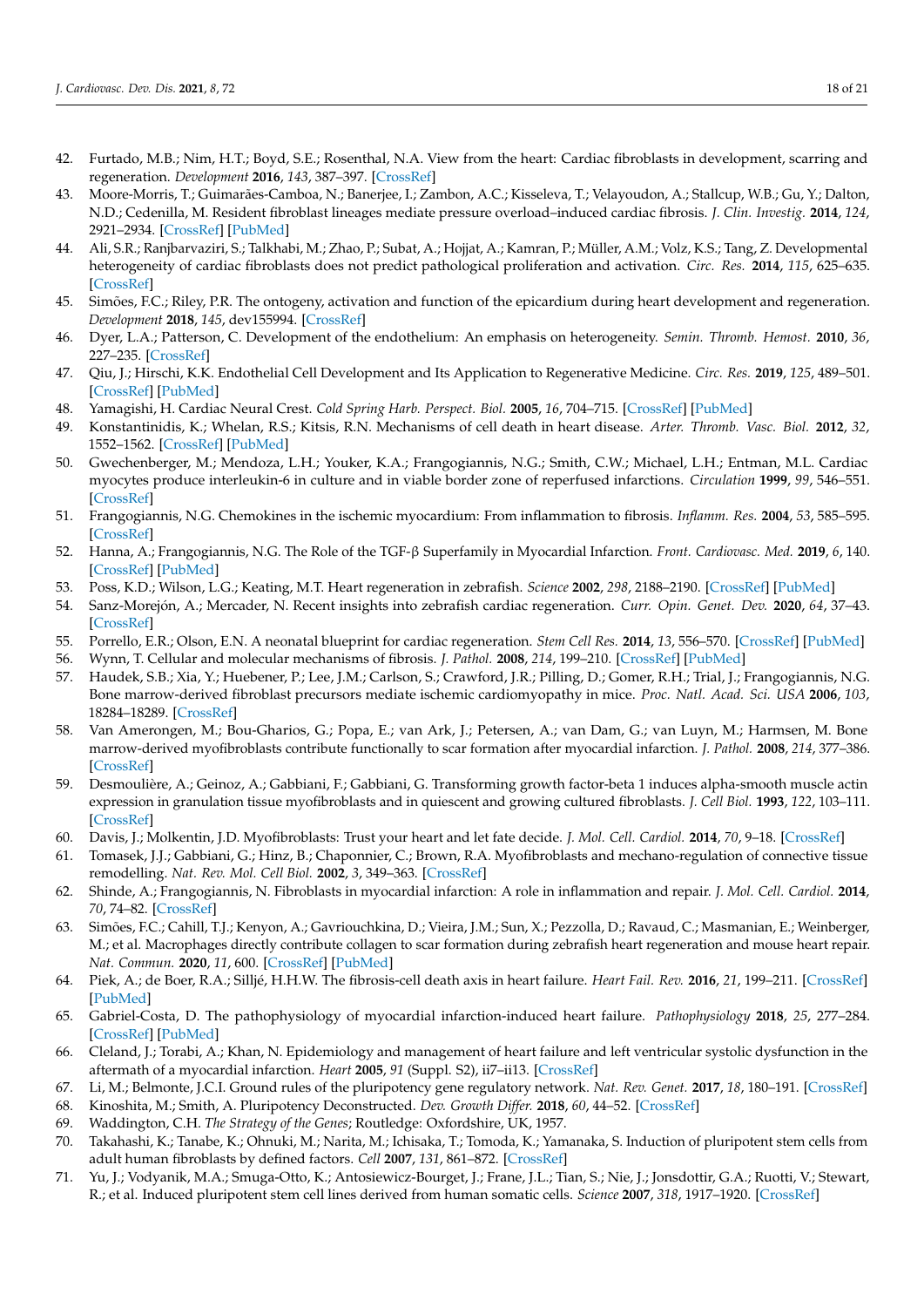- <span id="page-19-24"></span><span id="page-19-0"></span>72. Tsialikas, J.; Romer-Seibert, J. LIN28: Roles and regulation in development and beyond. *Development* **2015**, *142*, 2397–2404. [\[CrossRef\]](http://doi.org/10.1242/dev.117580)
- <span id="page-19-1"></span>73. Okita, K.; Matsumura, Y.; Sato, Y.; Okada, A.; Morizane, A.; Okamoto, S.; Hong, H.; Nakagawa, M.; Tanabe, K.; Tezuka, K.-I. A more efficient method to generate integration-free human iPS cells. *Nat. Methods* **2011**, *8*, 409–412. [\[CrossRef\]](http://doi.org/10.1038/nmeth.1591)
- <span id="page-19-2"></span>74. Yu, J.; Hu, K.; Smuga-Otto, K.; Tian, S.; Stewart, R.; Slukvin, I.I.; Thomson, J.A. Human induced pluripotent stem cells free of vector and transgene sequences. *Science* **2009**, *324*, 797–801. [\[CrossRef\]](http://doi.org/10.1126/science.1172482)
- <span id="page-19-3"></span>75. Warren, L.; Manos, P.D.; Ahfeldt, T.; Loh, Y.-H.; Li, H.; Lau, F.; Ebina, W.; Mandal, P.K.; Smith, Z.D.; Meissner, A. Highly efficient reprogramming to pluripotency and directed differentiation of human cells with synthetic modified mRNA. *Cell Stem Cell* **2010**, *7*, 618–630. [\[CrossRef\]](http://doi.org/10.1016/j.stem.2010.08.012) [\[PubMed\]](http://www.ncbi.nlm.nih.gov/pubmed/20888316)
- <span id="page-19-4"></span>76. Hou, P.; Li, Y.; Zhang, X.; Liu, C.; Guan, J.; Li, H.; Zhao, T.; Ye, J.; Yang, W.; Liu, K. Pluripotent stem cells induced from mouse somatic cells by small-molecule compounds. *Science* **2013**, *341*, 651–654. [\[CrossRef\]](http://doi.org/10.1126/science.1239278)
- <span id="page-19-5"></span>77. Yang, L.; Soonpaa, M.H.; Adler, E.D.; Roepke, T.K.; Kattman, S.J.; Kennedy, M.; Henckaerts, E.; Bonham, K.; Abbott, G.W.; Linden, R.M.; et al. Human cardiovascular progenitor cells develop from a KDR+ embryonic-stem-cell-derived population. *Nature* **2008**, *453*, 524–528. [\[CrossRef\]](http://doi.org/10.1038/nature06894)
- <span id="page-19-6"></span>78. Avolio, E.; Caputo, M.; Madeddu, P. Stem cell therapy and tissue engineering for correction of congenital heart disease. *Front. Cell Dev. Biol.* **2015**, *3*, 39. [\[CrossRef\]](http://doi.org/10.3389/fcell.2015.00039) [\[PubMed\]](http://www.ncbi.nlm.nih.gov/pubmed/26176009)
- <span id="page-19-31"></span><span id="page-19-7"></span>79. Wang, Q.; Yang, H.; Bai, A.; Jiang, W.; Li, X.; Wang, X.; Mao, Y.; Lu, C.; Qian, R.; Guo, F. Functional engineered human cardiac patches prepared from nature's platform improve heart function after acute myocardial infarction. *Biomaterials* **2016**, *105*, 52–65. [\[CrossRef\]](http://doi.org/10.1016/j.biomaterials.2016.07.035) [\[PubMed\]](http://www.ncbi.nlm.nih.gov/pubmed/27509303)
- <span id="page-19-8"></span>80. Su, T.; Huang, K.; Daniele, M.A.; Hensley, M.T.; Young, A.T.; Tang, J.; Allen, T.A.; Vandergriff, A.C.; Erb, P.D.; Ligler, F.S. Cardiac stem cell patch integrated with microengineered blood vessels promotes cardiomyocyte proliferation and neovascularization after acute myocardial infarction. *ACS Appl. Mater. Interfaces* **2018**, *10*, 33088–33096. [\[CrossRef\]](http://doi.org/10.1021/acsami.8b13571)
- <span id="page-19-25"></span><span id="page-19-9"></span>81. Ieda, M.; Fu, J.D.; Delgado-Olguin, P.; Vedantham, V.; Hayashi, Y.; Bruneau, B.G.; Srivastava, D. Direct reprogramming of fibroblasts into functional cardiomyocytes by defined factors. *Cell* **2010**, *142*, 375–386. [\[CrossRef\]](http://doi.org/10.1016/j.cell.2010.07.002)
- <span id="page-19-28"></span><span id="page-19-10"></span>82. Franco, D.; Lamers, W.H.; Moorman, A.F.M. Patterns of expression in the developing myocardium: Towards a morphologically integrated transcriptional model. *Cardiovasc. Res.* **1998**, *38*, 25–53. [\[CrossRef\]](http://doi.org/10.1016/S0008-6363(97)00321-0)
- <span id="page-19-26"></span><span id="page-19-11"></span>83. Wessels, A.; Vermeulen, J.; Virágh, S.; Kalman, F.; Lamers, W.; Moorman, A. Spatial distribution of "tissue-specific" antigens in the developing human heart and skeletal muscle. II. An immunohistochemical analysis of myosin heavy chain isoform expression patterns in the embryonic heart. *Anat. Rec.* **1991**, *229*, 355–368. [\[CrossRef\]](http://doi.org/10.1002/ar.1092290309) [\[PubMed\]](http://www.ncbi.nlm.nih.gov/pubmed/2024777)
- <span id="page-19-27"></span><span id="page-19-12"></span>84. Lyons, G.E.; Schiaffino, S.; Sassoon, D.; Barton, P.; Buckingham, M. Developmental regulation of myosin gene expression in mouse cardiac muscle. *J. Cell Biol.* **1990**, *111 Pt 1*, 2427–2436. [\[CrossRef\]](http://doi.org/10.1083/jcb.111.6.2427)
- <span id="page-19-30"></span><span id="page-19-13"></span>85. Xie, L.; Hoffmann, A.D.; Burnicka-Turek, O.; Friedland-Little, J.M.; Zhang, K.; Moskowitz, I.P. Tbx5-hedgehog molecular networks are essential in the second heart field for atrial septation. *Dev. Cell* **2012**, *23*, 280–291. [\[CrossRef\]](http://doi.org/10.1016/j.devcel.2012.06.006)
- <span id="page-19-29"></span><span id="page-19-14"></span>86. Stone, N.R.; Gifford, C.A.; Thomas, R.; Pratt, K.J.B.; Samse-Knapp, K.; Mohamed, T.M.A.; Radzinsky, E.M.; Schricker, A.; Ye, L.; Yu, P.; et al. Context-Specific Transcription Factor Functions Regulate Epigenomic and Transcriptional Dynamics during Cardiac Reprogramming. *Cell Stem Cell* **2019**, *25*, 87–102.e9. [\[CrossRef\]](http://doi.org/10.1016/j.stem.2019.06.012) [\[PubMed\]](http://www.ncbi.nlm.nih.gov/pubmed/31271750)
- <span id="page-19-15"></span>87. Hashimoto, H.; Wang, Z.; Garry, G.A.; Malladi, V.S.; Botten, G.A.; Ye, W.; Zhou, H.; Osterwalder, M.; Dickel, D.E.; Visel, A.; et al. Cardiac Reprogramming Factors Synergistically Activate Genome-wide Cardiogenic Stage-Specific Enhancers. *Cell Stem Cell* **2019**, *25*, 69–86.e5. [\[CrossRef\]](http://doi.org/10.1016/j.stem.2019.03.022) [\[PubMed\]](http://www.ncbi.nlm.nih.gov/pubmed/31080136)
- <span id="page-19-16"></span>88. Wang, L.; Liu, Z.; Yin, C.; Asfour, H.; Chen, O.; Li, Y.; Bursac, N.; Liu, J.; Qian, L. Stoichiometry of Gata4, Mef2c, and Tbx5 Influences the Efficiency and Quality of Induced Cardiac Myocyte Reprogramming. *Circ. Res.* **2015**, *116*, 237–244. [\[CrossRef\]](http://doi.org/10.1161/CIRCRESAHA.116.305547) [\[PubMed\]](http://www.ncbi.nlm.nih.gov/pubmed/25416133)
- <span id="page-19-17"></span>89. Ghosh, T.K.; Song, F.F.; Packham, E.A.; Buxton, S.; Robinson, T.E.; Ronksley, J.; Self, T.; Bonser, A.J.; Brook, J.D. Physical interaction between TBX5 and MEF2C is required for early heart development. *Mol. Cell. Biol.* **2009**, *29*, 2205–2218. [\[CrossRef\]](http://doi.org/10.1128/MCB.01923-08) [\[PubMed\]](http://www.ncbi.nlm.nih.gov/pubmed/19204083)
- <span id="page-19-18"></span>90. Song, K.; Nam, Y.J.; Luo, X.; Qi, X.; Tan, W.; Huang, G.N.; Acharya, A.; Smith, C.L.; Tallquist, M.D.; Neilson, E.G.; et al. Heart repair by reprogramming non-myocytes with cardiac transcription factors. *Nature* **2012**, *485*, 599–604. [\[CrossRef\]](http://doi.org/10.1038/nature11139)
- <span id="page-19-19"></span>91. Abad, M.; Hashimoto, H.; Zhou, H.; Morales, M.G.; Chen, B.; Bassel-Duby, R.; Olson, E.N. Notch inhibition enhances cardiac reprogramming by increasing MEF2C transcriptional activity. *Stem Cell Rep.* **2017**, *8*, 548–560. [\[CrossRef\]](http://doi.org/10.1016/j.stemcr.2017.01.025)
- <span id="page-19-23"></span>92. Zhou, H.; Dickson, M.E.; Kim, M.S.; Bassel-Duby, R.; Olson, E.N. Akt1/protein kinase B enhances transcriptional reprogramming of fibroblasts to functional cardiomyocytes. *Proc. Natl. Acad. Sci. USA* **2015**, *112*, 11864–11869. [\[CrossRef\]](http://doi.org/10.1073/pnas.1516237112)
- <span id="page-19-20"></span>93. Zhou, H.; Morales, M.G.; Hashimoto, H.; Dickson, M.E.; Song, K.; Ye, W.; Kim, M.S.; Niederstrasser, H.; Wang, Z.; Chen, B. ZNF281 enhances cardiac reprogramming by modulating cardiac and inflammatory gene expression. *Genes Dev.* **2017**, *31*, 1770–1783. [\[CrossRef\]](http://doi.org/10.1101/gad.305482.117)
- <span id="page-19-21"></span>94. Zhao, Y.; Londono, P.; Cao, Y.; Sharpe, E.J.; Proenza, C.; O'Rourke, R.; Jones, K.L.; Jeong, M.Y.; Walker, L.A.; Buttrick, P.M. High-Efficiency reprogramming of fibroblasts into cardiomyocytes requires suppression of pro-fibrotic signalling. *Nat. Commun.* **2015**, *6*, 8243. [\[CrossRef\]](http://doi.org/10.1038/ncomms9243) [\[PubMed\]](http://www.ncbi.nlm.nih.gov/pubmed/26354680)
- <span id="page-19-22"></span>95. Addis, R.C.; Ifkovits, J.L.; Pinto, F.; Kellam, L.D.; Esteso, P.; Rentschler, S.; Christoforou, N.; Epstein, J.A.; Gearhart, J.D. Optimization of direct fibroblast reprogramming to cardiomyocytes using calcium activity as a functional measure of success. *J. Mol. Cell. Cardiol.* **2013**, *60*, 97–106. [\[CrossRef\]](http://doi.org/10.1016/j.yjmcc.2013.04.004) [\[PubMed\]](http://www.ncbi.nlm.nih.gov/pubmed/23591016)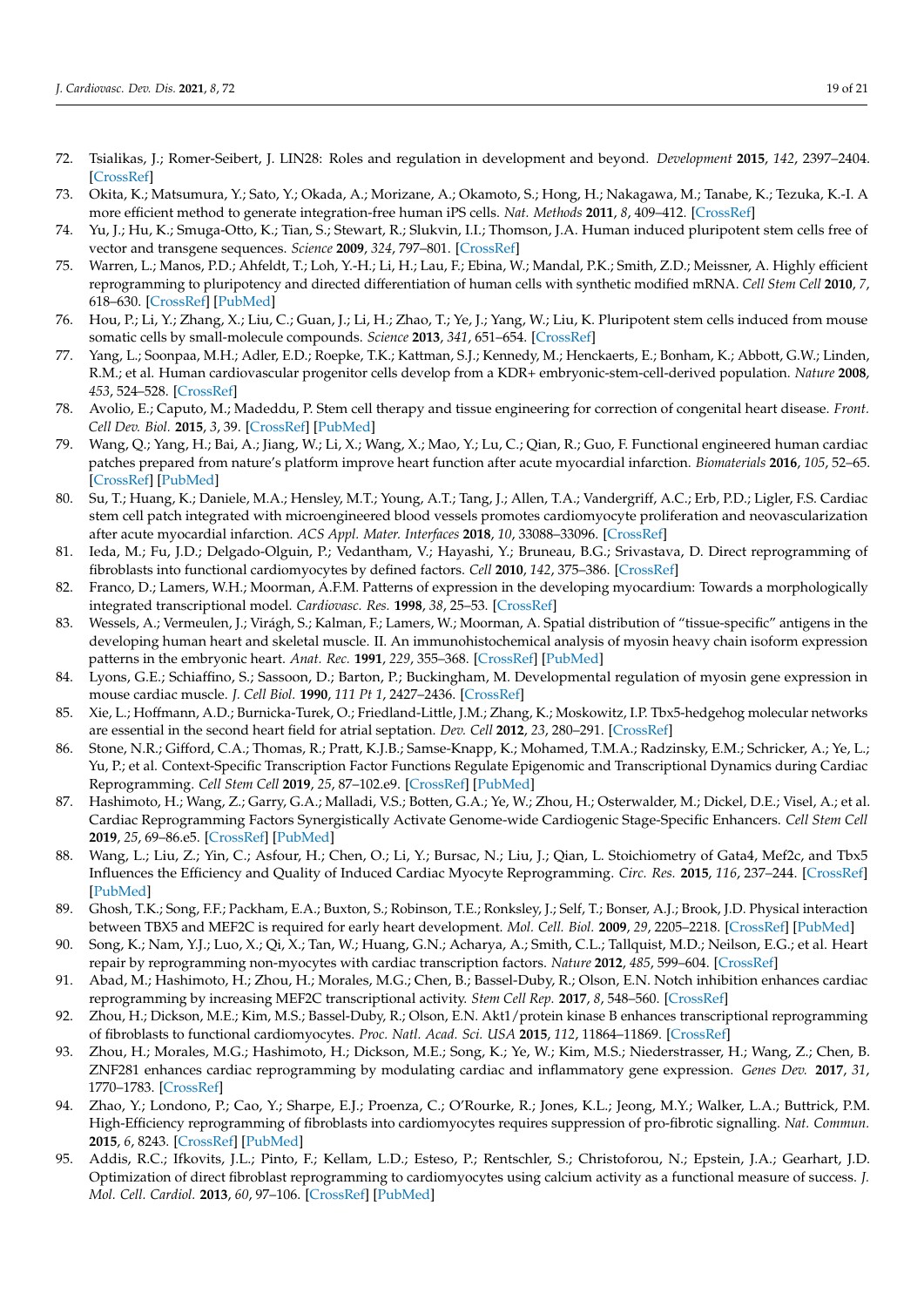- <span id="page-20-12"></span><span id="page-20-11"></span><span id="page-20-9"></span><span id="page-20-8"></span><span id="page-20-7"></span><span id="page-20-6"></span><span id="page-20-5"></span><span id="page-20-4"></span><span id="page-20-3"></span><span id="page-20-2"></span><span id="page-20-0"></span>96. Ifkovits, J.L.; Addis, R.C.; Epstein, J.A.; Gearhart, J.D. Inhibition of TGFβ signaling increases direct conversion of fibroblasts to induced cardiomyocytes. *PLoS ONE* **2014**, *9*, e89678. [\[CrossRef\]](http://doi.org/10.1371/journal.pone.0089678) [\[PubMed\]](http://www.ncbi.nlm.nih.gov/pubmed/24586958)
- <span id="page-20-10"></span><span id="page-20-1"></span>97. Protze, S.; Khattak, S.; Poulet, C.; Lindemann, D.; Tanaka, E.M.; Ravens, U. A new approach to transcription factor screening for reprogramming of fibroblasts to cardiomyocyte-like cells. *J. Mol. Cell. Cardiol.* **2012**, *53*, 323–332. [\[CrossRef\]](http://doi.org/10.1016/j.yjmcc.2012.04.010) [\[PubMed\]](http://www.ncbi.nlm.nih.gov/pubmed/22575762)
- <span id="page-20-24"></span>98. Qian, L.; Huang, Y.; Spencer, C.I.; Foley, A.; Vedantham, V.; Liu, L.; Conway, S.J.; Fu, J.-D.; Srivastava, D. In vivo reprogramming of murine cardiac fibroblasts into induced cardiomyocytes. *Nature* **2012**, *485*, 593–598. [\[CrossRef\]](http://doi.org/10.1038/nature11044)
- <span id="page-20-21"></span><span id="page-20-13"></span>99. Fu, J.D.; Stone, N.R.; Liu, L.; Spencer, C.I.; Qian, L.; Hayashi, Y.; Delgado-Olguin, P.; Ding, S.; Bruneau, B.G.; Srivastava, D. Direct reprogramming of human fibroblasts toward a cardiomyocyte-like state. *Stem Cell Rep.* **2013**, *1*, 235–247. [\[CrossRef\]](http://doi.org/10.1016/j.stemcr.2013.07.005)
- <span id="page-20-14"></span>100. Mohamed, T.M.; Stone, N.R.; Berry, E.C.; Radzinsky, E.; Huang, Y.; Pratt, K.; Ang, Y.-S.; Yu, P.; Wang, H.; Tang, S. Chemical enhancement of in vitro and in vivo direct cardiac reprogramming. *Circulation* **2017**, *135*, 978–995. [\[CrossRef\]](http://doi.org/10.1161/CIRCULATIONAHA.116.024692)
- <span id="page-20-23"></span><span id="page-20-15"></span>101. Nam, Y.J.; Song, K.; Luo, X.; Daniel, E.; Lambeth, K.; West, K.; Hill, J.A.; DiMaio, J.M.; Baker, L.A.; Bassel-Duby, R.; et al. Reprogramming of human fibroblasts toward a cardiac fate. *Proc. Natl. Acad. Sci. USA* **2013**, *110*, 5588–5593. [\[CrossRef\]](http://doi.org/10.1073/pnas.1301019110)
- <span id="page-20-25"></span><span id="page-20-16"></span>102. Inagawa, K.; Miyamoto, K.; Yamakawa, H.; Muraoka, N.; Sadahiro, T.; Umei, T.; Wada, R.; Katsumata, Y.; Kaneda, R.; Nakade, K.; et al. Induction of cardiomyocyte-like cells in infarct hearts by gene transfer of Gata4, Mef2c, and Tbx5. *Circ. Res.* **2012**, *111*, 1147–1156. [\[CrossRef\]](http://doi.org/10.1161/CIRCRESAHA.112.271148)
- <span id="page-20-22"></span><span id="page-20-17"></span>103. Wada, R.; Muraoka, N.; Inagawa, K.; Yamakawa, H.; Miyamoto, K.; Sadahiro, T.; Umei, T.; Kaneda, R.; Suzuki, T.; Kamiya, K.; et al. Induction of human cardiomyocyte-like cells from fibroblasts by defined factors. *Proc. Natl. Acad. Sci. USA* **2013**, *110*, 12667–12672. [\[CrossRef\]](http://doi.org/10.1073/pnas.1304053110)
- <span id="page-20-18"></span>104. Muraoka, N.; Yamakawa, H.; Miyamoto, K.; Sadahiro, T.; Umei, T.; Isomi, M.; Nakashima, H.; Akiyama, M.; Wada, R.; Inagawa, K.; et al. MiR-133 promotes cardiac reprogramming by directly repressing Snai1 and silencing fibroblast signatures. *EMBO J.* **2014**, *33*, 1565–1581. [\[CrossRef\]](http://doi.org/10.15252/embj.201387605) [\[PubMed\]](http://www.ncbi.nlm.nih.gov/pubmed/24920580)
- <span id="page-20-19"></span>105. Yamakawa, H.; Muraoka, N.; Miyamoto, K.; Sadahiro, T.; Isomi, M.; Haginiwa, S.; Kojima, H.; Umei, T.; Akiyama, M.; Kuishi, Y.; et al. Fibroblast Growth Factors and Vascular Endothelial Growth Factor Promote Cardiac Reprogramming under Defined Conditions. *Stem Cell Rep.* **2015**, *5*, 1128–1142. [\[CrossRef\]](http://doi.org/10.1016/j.stemcr.2015.10.019) [\[PubMed\]](http://www.ncbi.nlm.nih.gov/pubmed/26626177)
- <span id="page-20-26"></span><span id="page-20-20"></span>106. Jayawardena, T.M.; Egemnazarov, B.; Finch, E.A.; Zhang, L.; Payne, J.A.; Pandya, K.; Zhang, Z.; Rosenberg, P.; Mirotsou, M.; Dzau, V.J. MicroRNA-mediated in vitro and in vivo direct reprogramming of cardiac fibroblasts to cardiomyocytes. *Circ. Res.* **2012**, *110*, 1465–1473. [\[CrossRef\]](http://doi.org/10.1161/CIRCRESAHA.112.269035) [\[PubMed\]](http://www.ncbi.nlm.nih.gov/pubmed/22539765)
- <span id="page-20-32"></span>107. Garbutt, T.A.; Zhou, Y.; Keepers, B.; Liu, J.; Qian, L. An Optimized Protocol for Human Direct Cardiac Reprogramming. *STAR Protoc.* **2020**, *1*, 100010. [\[CrossRef\]](http://doi.org/10.1016/j.xpro.2019.100010)
- <span id="page-20-33"></span>108. Zhou, Y.; Liu, Z.; Welch, J.D.; Gao, X.; Wang, L.; Garbutt, T.; Keepers, B.; Ma, H.; Prins, J.F.; Shen, W.; et al. Single-Cell Transcriptomic Analyses of Cell Fate Transitions during Human Cardiac Reprogramming. *Cell Stem Cell* **2019**, *25*, 149–164.e9. [\[CrossRef\]](http://doi.org/10.1016/j.stem.2019.05.020)
- <span id="page-20-34"></span>109. Fu, Y.; Huang, C.; Xu, X.; Gu, H.; Ye, Y.; Jiang, C.; Qiu, Z.; Xie, X. Direct reprogramming of mouse fibroblasts into cardiomyocytes with chemical cocktails. *Cell Res.* **2015**, *25*, 1013–1024. [\[CrossRef\]](http://doi.org/10.1038/cr.2015.99)
- 110. Lalit, P.A.; Salick, M.R.; Nelson, D.O.; Squirrell, J.M.; Shafer, C.M.; Patel, N.G.; Saeed, I.; Schmuck, E.G.; Markandeya, Y.S.; Wong, R. Lineage reprogramming of fibroblasts into proliferative induced cardiac progenitor cells by defined factors. *Cell Stem Cell* **2016**, *18*, 354–367. [\[CrossRef\]](http://doi.org/10.1016/j.stem.2015.12.001)
- 111. Christoforou, N.; Chakraborty, S.; Kirkton, R.D.; Adler, A.F.; Addis, R.C.; Leong, K.W. Core Transcription Factors, MicroRNAs, and Small Molecules Drive Transdifferentiation of Human Fibroblasts Towards The Cardiac Cell Lineage. *Sci. Rep.* **2017**, *7*, 40285. [\[CrossRef\]](http://doi.org/10.1038/srep40285)
- 112. Chen, J.X.; Krane, M.; Deutsch, M.A.; Wang, L.; Rav-Acha, M.; Gregoire, S.; Engels, M.C.; Rajarajan, K.; Karra, R.; Abel, E.D.; et al. Inefficient reprogramming of fibroblasts into cardiomyocytes using Gata4, Mef2c, and Tbx5. *Circ. Res.* **2012**, *111*, 50–55. [\[CrossRef\]](http://doi.org/10.1161/CIRCRESAHA.112.270264) [\[PubMed\]](http://www.ncbi.nlm.nih.gov/pubmed/22581928)
- <span id="page-20-28"></span>113. Miyamoto, K.; Akiyama, M.; Tamura, F.; Isomi, M.; Yamakawa, H.; Sadahiro, T.; Muraoka, N.; Kojima, H.; Haginiwa, S.; Kurotsu, S.; et al. Direct In Vivo Reprogramming with Sendai Virus Vectors Improves Cardiac Function after Myocardial Infarction. *Cell Stem Cell* **2018**, *22*, 91–103.e5. [\[CrossRef\]](http://doi.org/10.1016/j.stem.2017.11.010) [\[PubMed\]](http://www.ncbi.nlm.nih.gov/pubmed/29276141)
- <span id="page-20-35"></span>114. Wang, J.; Jiang, X.; Zhao, L.; Zuo, S.; Chen, X.; Zhang, L.; Lin, Z.; Zhao, X.; Qin, Y.; Zhou, X. Lineage reprogramming of fibroblasts into induced cardiac progenitor cells by CRISPR/Cas9-based transcriptional activators. *Acta Pharm. Sin. B* **2020**, *10*, 313–326. [\[CrossRef\]](http://doi.org/10.1016/j.apsb.2019.09.003) [\[PubMed\]](http://www.ncbi.nlm.nih.gov/pubmed/32082976)
- <span id="page-20-27"></span>115. Jayawardena, T.M.; Finch, E.A.; Zhang, L.; Zhang, H.; Hodgkinson, C.P.; Pratt, R.E.; Rosenberg, P.B.; Mirotsou, M.; Dzau, V.J. MicroRNA induced cardiac reprogramming in vivo: Evidence for mature cardiac myocytes and improved cardiac function. *Circ. Res.* **2015**, *116*, 418–424. [\[CrossRef\]](http://doi.org/10.1161/CIRCRESAHA.116.304510) [\[PubMed\]](http://www.ncbi.nlm.nih.gov/pubmed/25351576)
- <span id="page-20-29"></span>116. Chang, Y.; Lee, E.; Kim, J.; Kwon, Y.-W.; Kwon, Y.; Kim, J. Efficient in vivo direct conversion of fibroblasts into cardiomyocytes using a nanoparticle-based gene carrier. *Biomaterials* **2019**, *192*, 500–509. [\[CrossRef\]](http://doi.org/10.1016/j.biomaterials.2018.11.034)
- <span id="page-20-30"></span>117. Ieda, M. Key Regulators of Cardiovascular Differentiation and Regeneration: Harnessing the Potential of Direct Reprogramming to Treat Heart Failure. *J. Card. Fail.* **2020**, *26*, 80–84. [\[CrossRef\]](http://doi.org/10.1016/j.cardfail.2019.09.005)
- <span id="page-20-31"></span>118. Chen, O.; Qian, L. Direct Cardiac Reprogramming: Advances in Cardiac Regeneration. *BioMed. Res. Int.* **2015**, *2015*, 580406. [\[CrossRef\]](http://doi.org/10.1155/2015/580406)